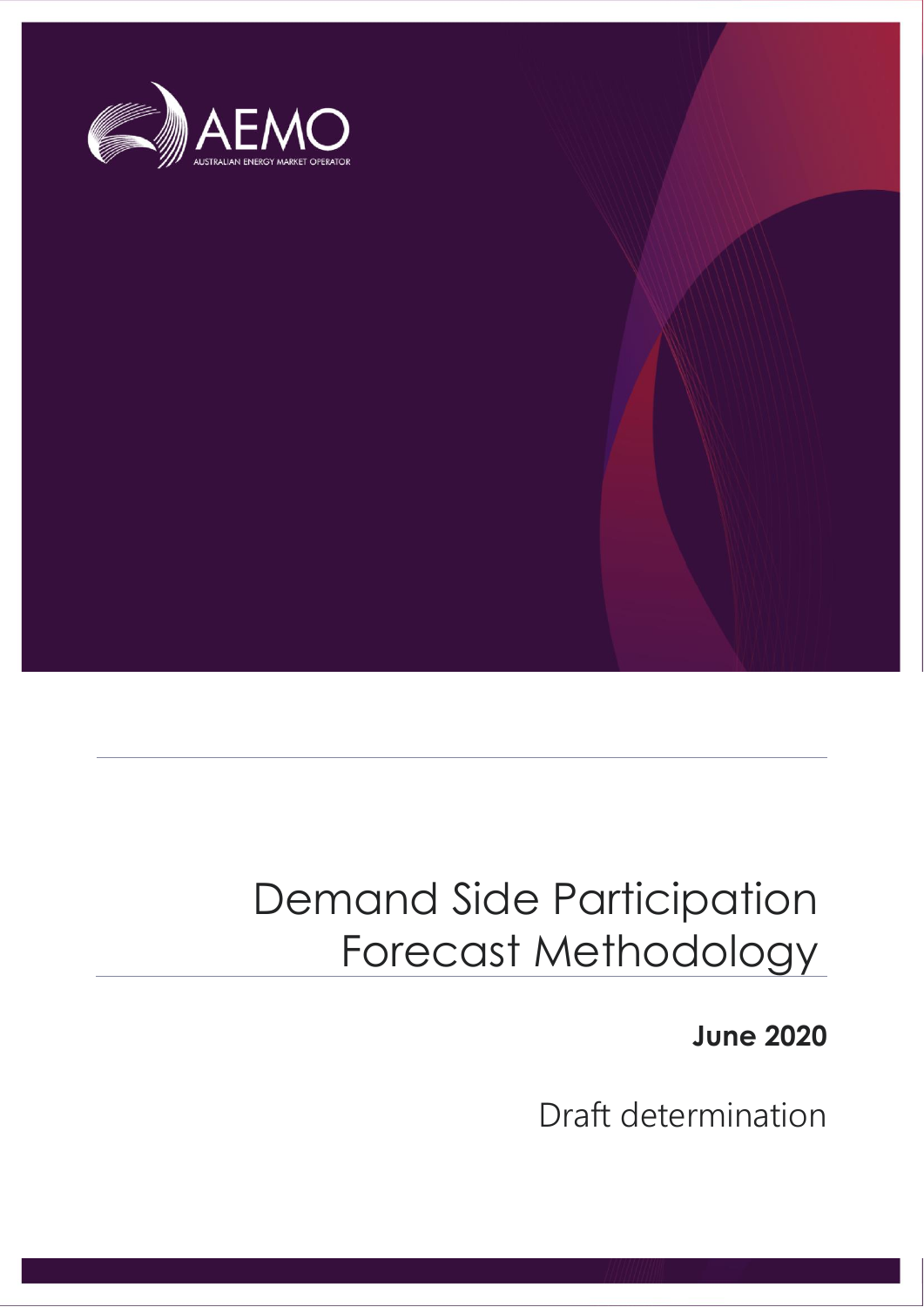# <span id="page-1-0"></span>**Executive summary**

This Draft Determination is AEMO's draft response to issues raised and written submissions received in the first stage of its 2020 consultation on its methodology for forecasting the level of Demand Side Participation (DSP) in the National Electricity Market (NEM). The consultation follows the Australian Energy Regulator's (AER's) Forecasting Best Practice consultation procedure<sup>1</sup>.

DSP is a key input into AEMO's reliability processes specified in the National Electricity Rules (NER), including the Electricity Statement of Opportunities (ESOO) and its associated Reliability Forecast.

Given the importance of the Reliability Forecast in potentially triggering obligations under the Retailer Reliability Obligation (RRO), AEMO strives to engage with all relevant stakeholders to ensure the methodologies used for each component of the forecast meet stakeholder expectations. This consultation focuses on the DSP forecasting methodology.

As outlined in this document, AEMO generally supports the submissions and in many cases plans to accommodate them.

AEMO addresses stakeholder feedback in this document under the following headings:

- DSP categories, inclusions and exclusions provides clarity on the definitions AEMO uses to ensure DSP is mutually exclusive and collectively exhaustive with respect to Demand and Generation figures.
- Methodology: triggers and percentages considers the probabilistic element of DSP and appropriate alignment with AEMO's probabilistic demand forecast.
- Collection of DSP information the effectiveness and efficiency of the process by which data supporting the DSP forecast is gathered.
- Medium- and longer-term DSP forecasts incorporation of prospective and committed DSP programs across the medium to long term.
- DSP information and statistics the scope, structure, and application of the DSP data that AEMO provides to participants.
- Updating the DSP forecast the process by which a need to update a published DSP forecast is recognised.

On completion of the consultation, a revised DSP forecast methodology document will be published in July 2020, reflecting any updates to the approach as result of the consultation.

<sup>1</sup> As published in AER's Interim Forecasting Best Practice Guidelines, September 2019, at [https://www.aer.gov.au/system/files/AER%20-%20Final%20](https://www.aer.gov.au/system/files/AER%20-%20Final%20Determination%20-%20Interim%20Forecasting%20Best%20Practice%20Guidelines%20-%20September%202019.pdf) [Determination%20-%20Interim%20Forecasting%20Best%20Practice%20Guidelines%20-%20September%202019.pdf.](https://www.aer.gov.au/system/files/AER%20-%20Final%20Determination%20-%20Interim%20Forecasting%20Best%20Practice%20Guidelines%20-%20September%202019.pdf)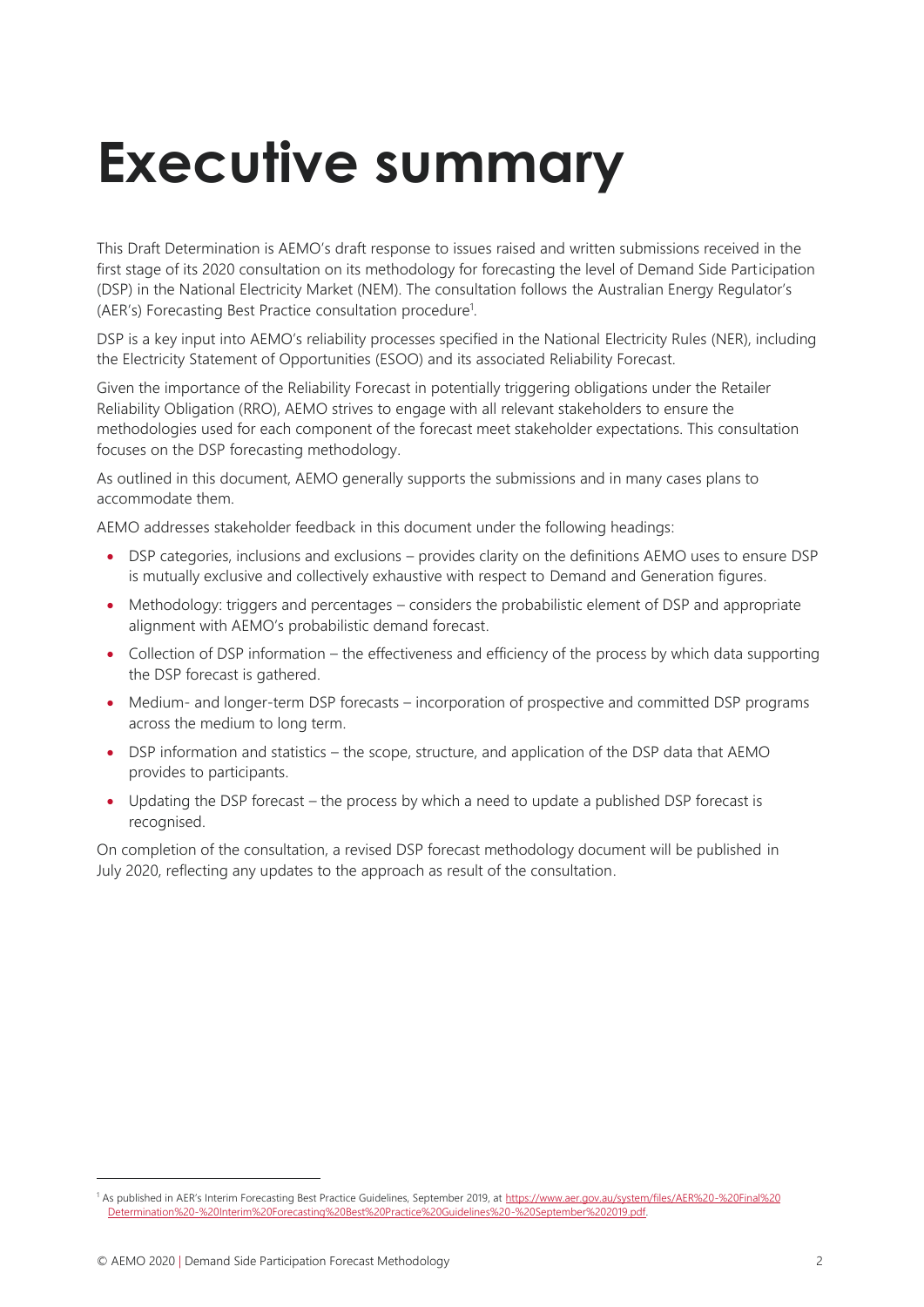# **Contents**

| <b>Executive summary</b>                        | $\mathbf 2$      |
|-------------------------------------------------|------------------|
| Introduction                                    | 4                |
| Consultation process                            | $\overline{4}$   |
| <b>Issues raised in consultation</b>            | $\boldsymbol{6}$ |
| Questions raised in the issues paper            | 6                |
| Feedback received from stakeholders             | 6                |
| Principles applied in considering this feedback | $\overline{7}$   |
| <b>Discussion of material issues raised</b>     | 9                |
| DSP categories, inclusions, and exclusions      | 9                |
| Methodology: triggers and percentiles           | 12               |
| Collection of DSP information                   | 13               |
| Medium- and longer-term DSP forecasts           | 14               |
| Reporting of DSP information and statistics     | 15               |
| Updating the DSP forecast                       | 16               |
| <b>Summary of issues raised</b>                 | 17               |
|                                                 |                  |

# **Tables**

| Table 1 | Indicative timeline for consultation                       | 5  |
|---------|------------------------------------------------------------|----|
| Table 2 | Treatment of each time horizon by DSP forecast application | 9  |
| Table 3 | DSP categories, inclusions and exclusions                  | 17 |
| Table 4 | Methodology: triggers and percentiles                      | 18 |
| Table 5 | Collection of DSP information                              | 19 |
| Table 6 | Forecasting future DSP                                     | 20 |
| Table 7 | Reporting of DSP information and statistics                | 21 |
| Table 8 | Updating the DSP forecast                                  | 22 |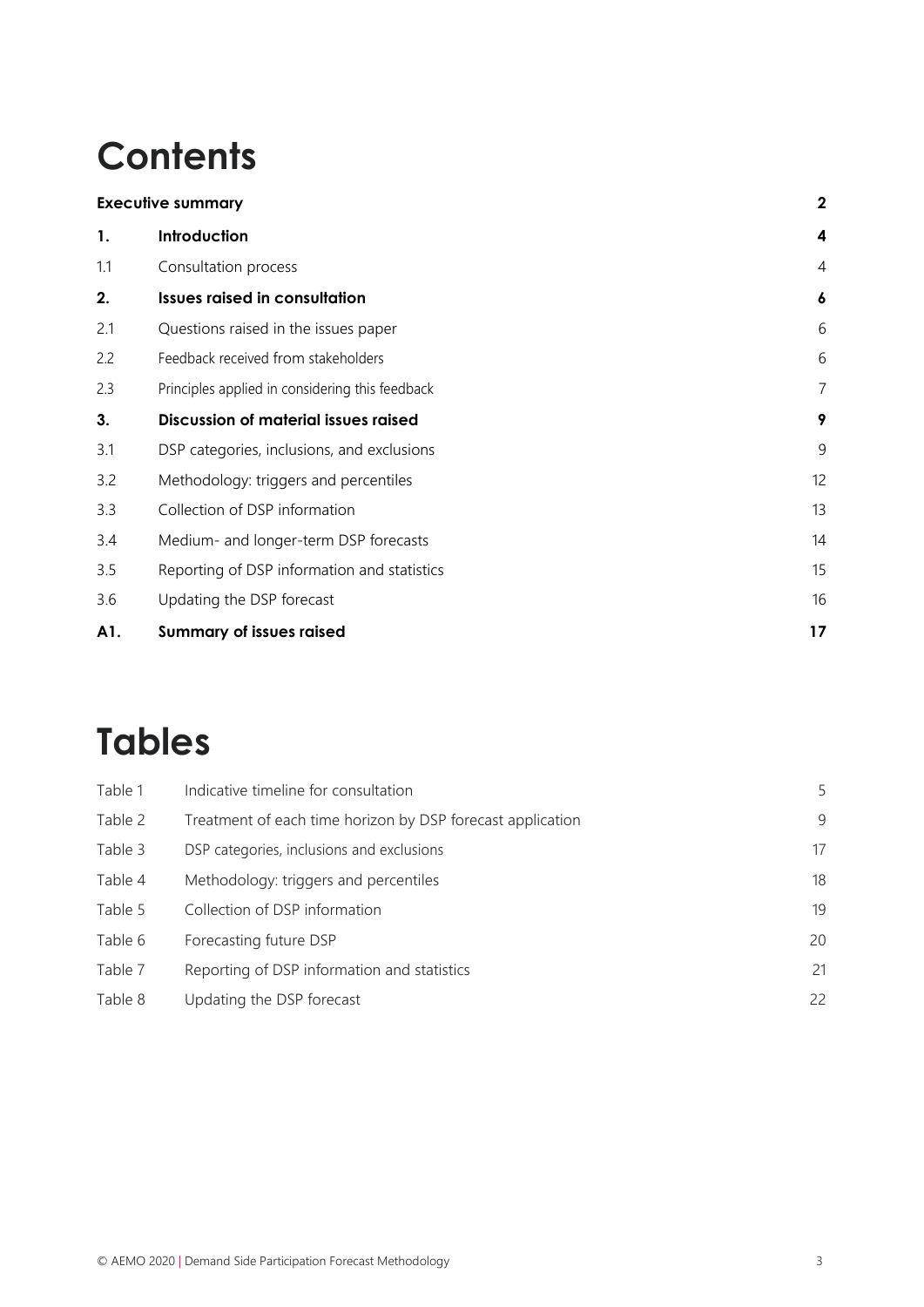# <span id="page-3-0"></span>**1. Introduction**

AEMO's Demand Side Participation (DSP) forecast is an input into AEMO's reliability and planning processes in the National Electricity Market (NEM), including:

- The Medium Term Projected Assessment of System Adequacy (MT PASA).
- The Electricity Statement of Opportunities (ESOO) and its associated Reliability Forecast.
- The Integrated System Plan (ISP).

AEMO is required to produce Reliability Forecasts<sup>1</sup> in accordance with Forecasting Best Practice Guidelines<sup>2</sup> developed by the Australian Energy Regulator (AER) and Reliability Forecast Guidelines established by AEMO.

AEMO published its Interim Reliability Forecast Guidelines<sup>3</sup> in December 2019 and must consult on and publish final Guidelines by 28 February 2021, according to the National Electricity Rules (NER) clause 11.116.4.

The Interim Reliability Forecast Guidelines outlined methodology documents that explain various processes required to produce the Reliability Forecast. These methodology documents must be consulted on at least every four years using the AER's Forecasting Best Practice Consultation Procedure, to determine:

- The fundamental methodologies needed in the forecasting processes.
- The components on which the forecasts are to be based, and the way they are to be determined and used.
- The stakeholder engagement process for determining the forecasting methodologies, inputs, and assumptions.

The consultation on the DSP Methodology is one of these methodology document consultations to be undertaken by AEMO.

# <span id="page-3-1"></span>1.1 Consultation process

As outlined above, this consultation is being conducted in accordance with the Forecasting Best Practice Consultation procedure published in the AER's Interim Forecasting Best Practice Guidelines.

On 26 February 2020, AEMO initiated the first stage of the consultation with the publication of its Demand Side Forecasting Methodology Issues Paper<sup>2</sup>, which explained how AEMO intends to forecast DSP. AEMO's 2019 DSP Forecast and Methodology<sup>3</sup> was taken as the starting point, and the issues paper highlighted intended changes to this approach.

Through this consultation, AEMO is seeking feedback on the DSP forecast methodology to inform any changes to be applied in 2020 and beyond.

AEMO's indicative timeline for the consultation is outlined below. Dates may be adjusted depending on the number and complexity of issues raised in submissions and the outcomes of any meetings with stakeholders.

<sup>2</sup> Se[e https://aemo.com.au/en/consultations/current-and-closed-consultations/demand-side-participation-forecast-methodology-consultation.](https://aemo.com.au/en/consultations/current-and-closed-consultations/demand-side-participation-forecast-methodology-consultation)

<sup>&</sup>lt;sup>3</sup> Se[e https://www.aemo.com.au/-/media/Files/Electricity/NEM/Planning\\_and\\_Forecasting/NEM\\_ESOO/2019/Demand-Side-Participation-Forecast-](https://www.aemo.com.au/-/media/Files/Electricity/NEM/Planning_and_Forecasting/NEM_ESOO/2019/Demand-Side-Participation-Forecast-Methodology-2019.pdf)[Methodology-2019.pdf.](https://www.aemo.com.au/-/media/Files/Electricity/NEM/Planning_and_Forecasting/NEM_ESOO/2019/Demand-Side-Participation-Forecast-Methodology-2019.pdf)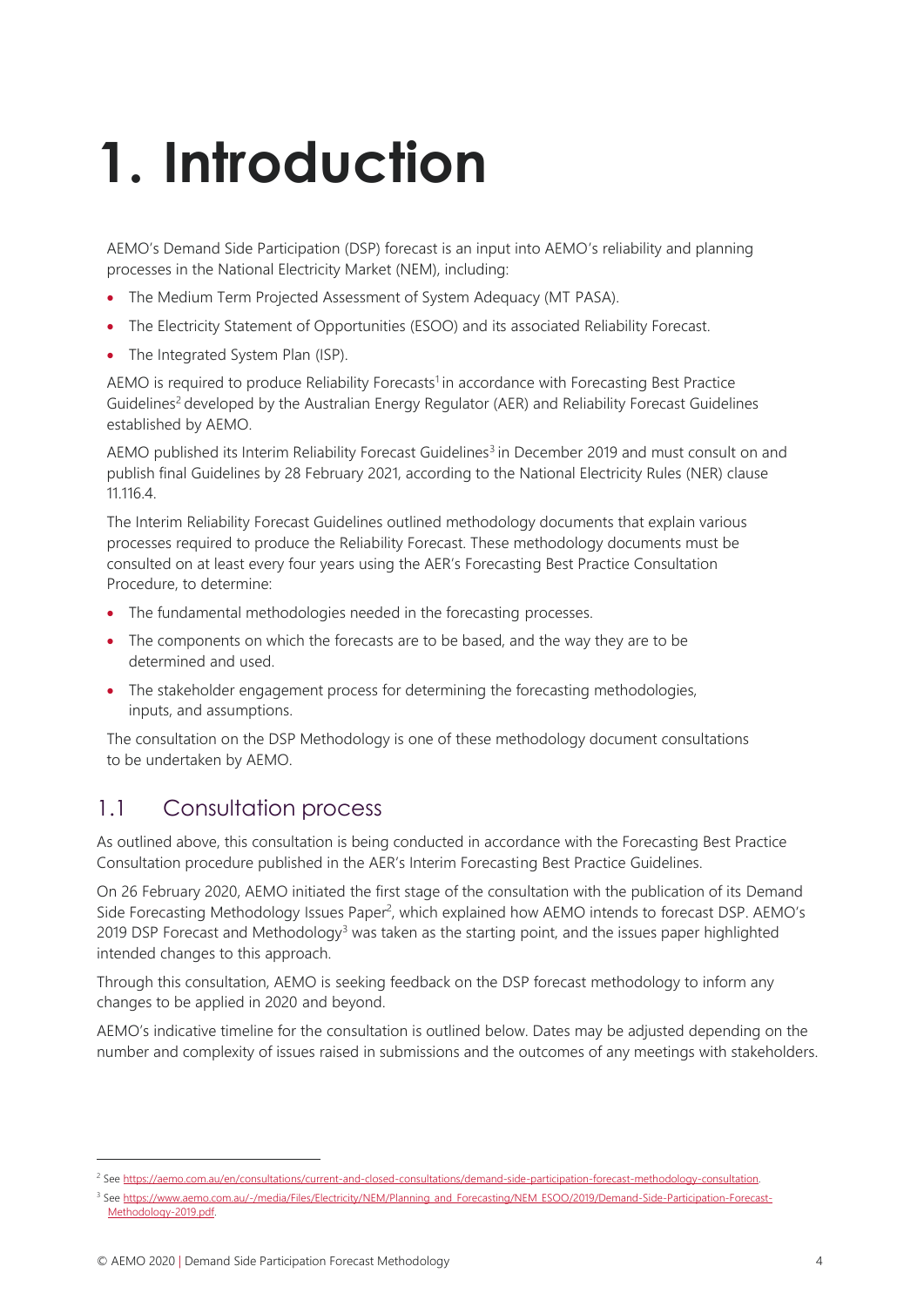#### <span id="page-4-0"></span>**Table 1 Indicative timeline for consultation**

| <b>Deliverable</b>                                                | Indicative date |
|-------------------------------------------------------------------|-----------------|
| DSP forecast methodology – issues paper published                 | Completed       |
| Submissions to issues paper due                                   | Completed       |
| DSP methodology discussion at Forecasting Reference Group meeting | Completed       |
| Draft determination published                                     | 5 June 2020     |
| Submissions to draft determination due                            | 6 July 2020     |
| Final determination published                                     | 28 July 2020    |

The publication of this Draft Determination marks the commencement of the second stage of consultation. Development of this document was somewhat delayed due to the original submissions remaining open for a longer period, and fully addressing the large number of points raised throughout the informal and formal feedback. In particular, to address the clear stakeholder interest in clarity of DSP definition, this draft determination lists a set of over-arching principles in Section [2.3](#page-6-0) and improved explanation in Section [3.1.](#page-8-1)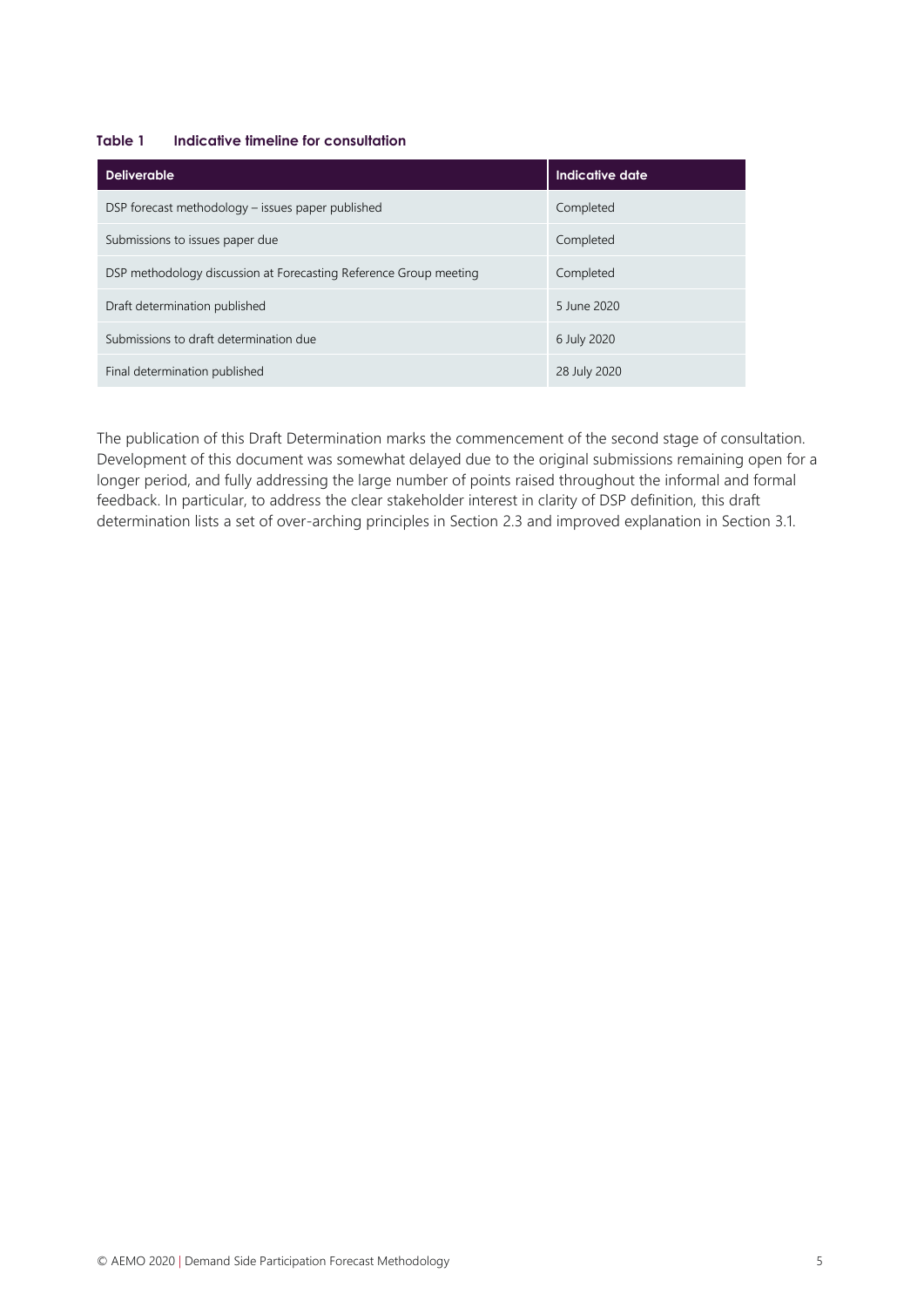# <span id="page-5-0"></span>**2. Issues raised in consultation**

# <span id="page-5-1"></span>2.1 Questions raised in the issues paper

The AEMO Demand Side Forecasting Methodology Issues Paper asked stakeholders about the appropriateness of the DSP Methodology for use in MT PASA, NEM ESOO, EAAP, and ISP, and whether the Methodology<sup>4</sup> was meeting industry expectations more generally.

AEMO posed six questions to stakeholders as outlined in the box below.

#### **Questions for consultation**

Question 1: Considering the intended purpose of the forecast, are the inclusions and exclusions of the various DSP types appropriate and well explained?

Question 2: Given the purpose of the forecast in AEMO's reliability processes, is the approach for estimating the current level of DSP appropriate?

Question 3: AEMO could ask for a forward-looking MW estimate for existing and future DSP programs for up to three years for all participants.

- What are the pros and cons for such as request?
- In particular, is it feasible for participants to estimate this with a reasonable level of confidence?
- How might AEMO validate the information provided?

Question 4: Is the approach for forecasting future levels of DSP appropriate? And if not:

- What alternative approaches could be considered?
- What data should be used for such assessments and where should it be sourced?

Question 5: Is it appropriate to have an annual update cycle as outlined in the document?

- If not, what data should drive more frequent regular updates?
- Is the proposed trigger appropriate for an out-of-cycle update?

Question 6: What additional DSP statistics from data collected through the DSPI process should AEMO consider reporting on? Should AEMO seek additional data from participants for reporting purposes only?

# <span id="page-5-2"></span>2.2 Feedback received from stakeholders

AEMO received feedback from the Forecasting Reference Group forum and one-on-one discussions, and five written submissions from stakeholders. The written submissions were from:

- Enel X
- Energy Queensland
- ERM Power

<sup>&</sup>lt;sup>4</sup> For the methodology, the 2019 DSP Forecast and Methodology document was used as reference: [https://www.aemo.com.au/-](https://www.aemo.com.au/-/media/Files/Electricity/NEM/Planning_and_Forecasting/NEM_ESOO/2019/Demand-Side-Participation-Forecast-Methodology-2019.pdf) [/media/Files/Electricity/NEM/Planning\\_and\\_Forecasting/NEM\\_ESOO/2019/Demand-Side-Participation-Forecast-Methodology-2019.pdf.](https://www.aemo.com.au/-/media/Files/Electricity/NEM/Planning_and_Forecasting/NEM_ESOO/2019/Demand-Side-Participation-Forecast-Methodology-2019.pdf)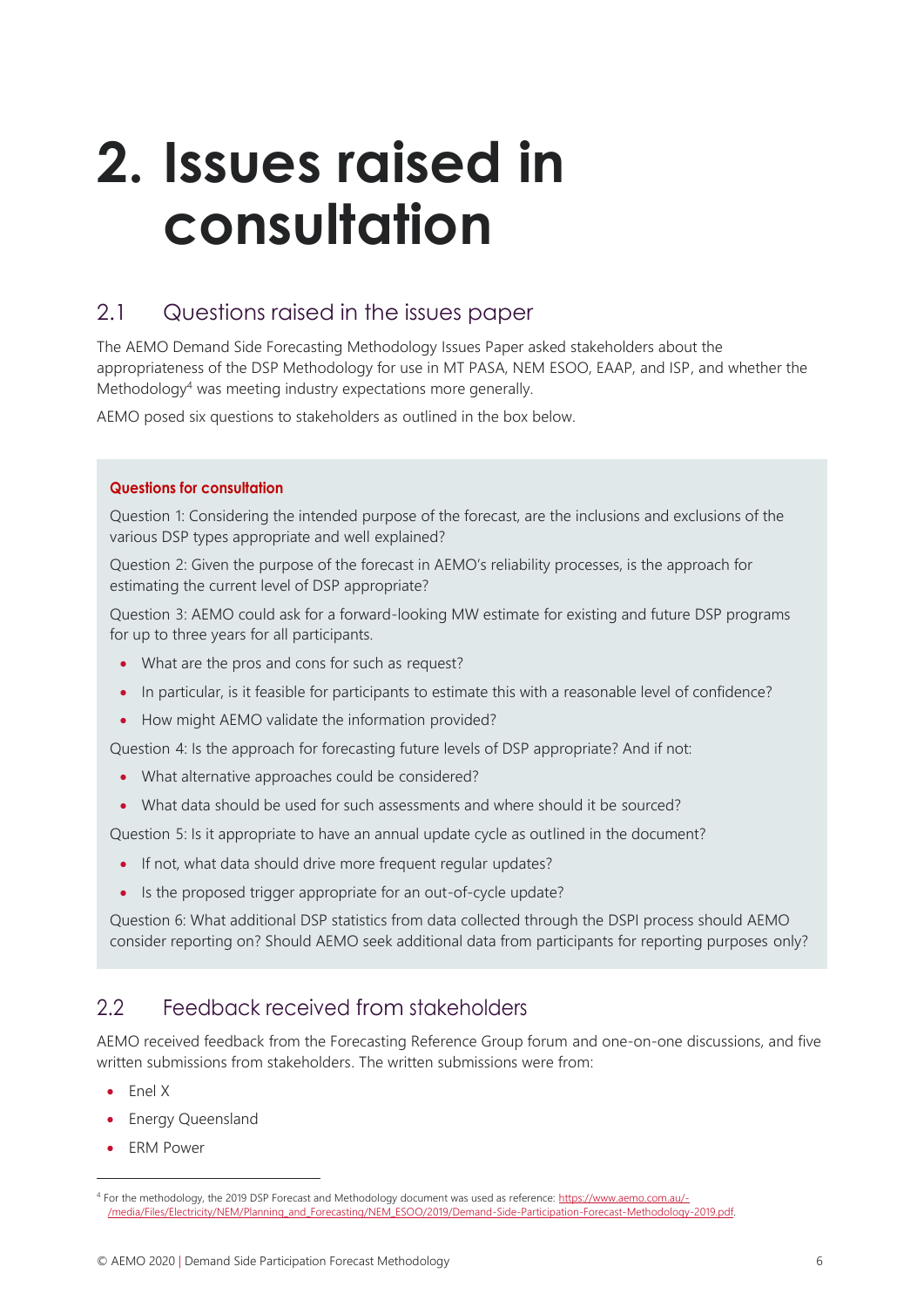- GHD
- Mondo Power.

AEMO would like to thank stakeholders who provided feedback throughout this process. Stakeholder submissions are summarised in Appendix A1.

Key issues raised by stakeholders are summarised under the following headings:

- DSP categories, inclusions and exclusions stakeholders emphasised the need for clarity in DSP definition and suggested various additional categories of activity that should be included in the DSP, namely Reliability and Emergency Reserve Trader (RERT) panel members, network peak shaving and load control initiatives, and ONSG related. Related points, particularly RERT, were also discussed following the DSP Methodology presentation in the FRG of 29 April 2020.
- Methodology: triggers and percentiles stakeholders considered whether zero or negative pool prices should be considered as a trigger of DSP response, and how percentiles of DSP response should be dealt with in the context of probabilistic demand forecasts.
- Collection of DSP information some stakeholders focused on how to minimise participant effort in supplying existing and new data. Other submissions considered how AEMO might gather broader or more frequent/continuous data, through technology suppliers and the DSP Information (DSPI) portal respectively.
- Medium-term and longer-term DSP forecasts stakeholders considered how AEMO might incorporate industry data (RERT tenders, tariff developments, and higher-level trends) when identifying future DSP. A related question during FRG of 29 April sought to clarify the basis of DSP across the time scale of historical data through to future projections.
- Reporting of DSP information and statistics submissions focused on structuring DSP publications, and the accuracy of DSP Information (DSPI) portal information and its potential to uplift DSP forecast accuracy.
- Updating the DSP forecast a single submission provided feedback on the level of DSP change which warrants a DSP reforecast.

The material issues of each of these categories are discussed in Chapter 3 of this document.

# <span id="page-6-0"></span>2.3 Principles applied in considering this feedback

In considering how to take this feedback into account, AEMO has applied the following principles that align with the AER's forecasting best practice guidelines<sup>5</sup>:

- Forecasts should be accurate, unbiased, and based on comprehensive information.
- Transparency is important to provide stakeholders with confidence in the forecasts.

In particular, in assessing the merit of any proposed changes to the methodology, AEMO has considered whether:

- The change will materially improve the accuracy of the reliability forecasts.
- The expected benefits outweigh the implementation costs borne by AEMO and/or industry participants.
- The change is consistent with existing definitions of demand and supply forecasts. In other words, a potential DSP resource must not already be accounted for in either demand or supply forecasts.
- A consistent standard is applied to future DSP as is applied to other supply options for reliability forecasts and assessments of system security:
	- For the ESOO, the certainty regarding DSP must match the rigour of the generation commitment

<sup>5</sup> Se[e https://www.aer.gov.au/retail-markets/retail-guidelines-reviews/retailer-reliability-obligation-interim-forecasting-best-practice-guideline.](https://www.aer.gov.au/retail-markets/retail-guidelines-reviews/retailer-reliability-obligation-interim-forecasting-best-practice-guideline)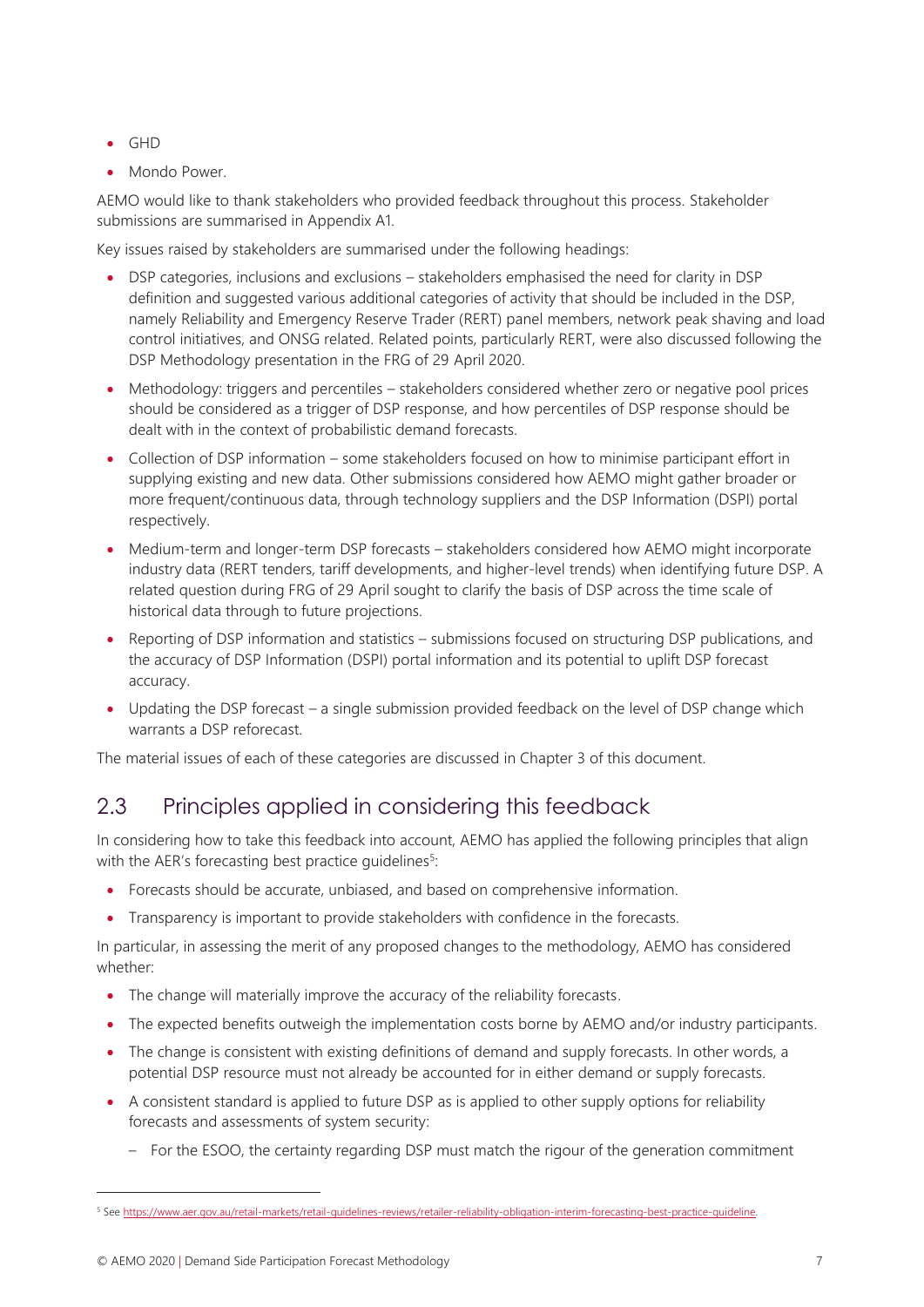criteria. That is, there must be evidence of a very high likelihood that the resource will be committed.

– For the ISP, the modelled DSP must be consistent with the objectives of the agreed scenarios describing a range of possible NEM futures, and can include things beyond what is already committed.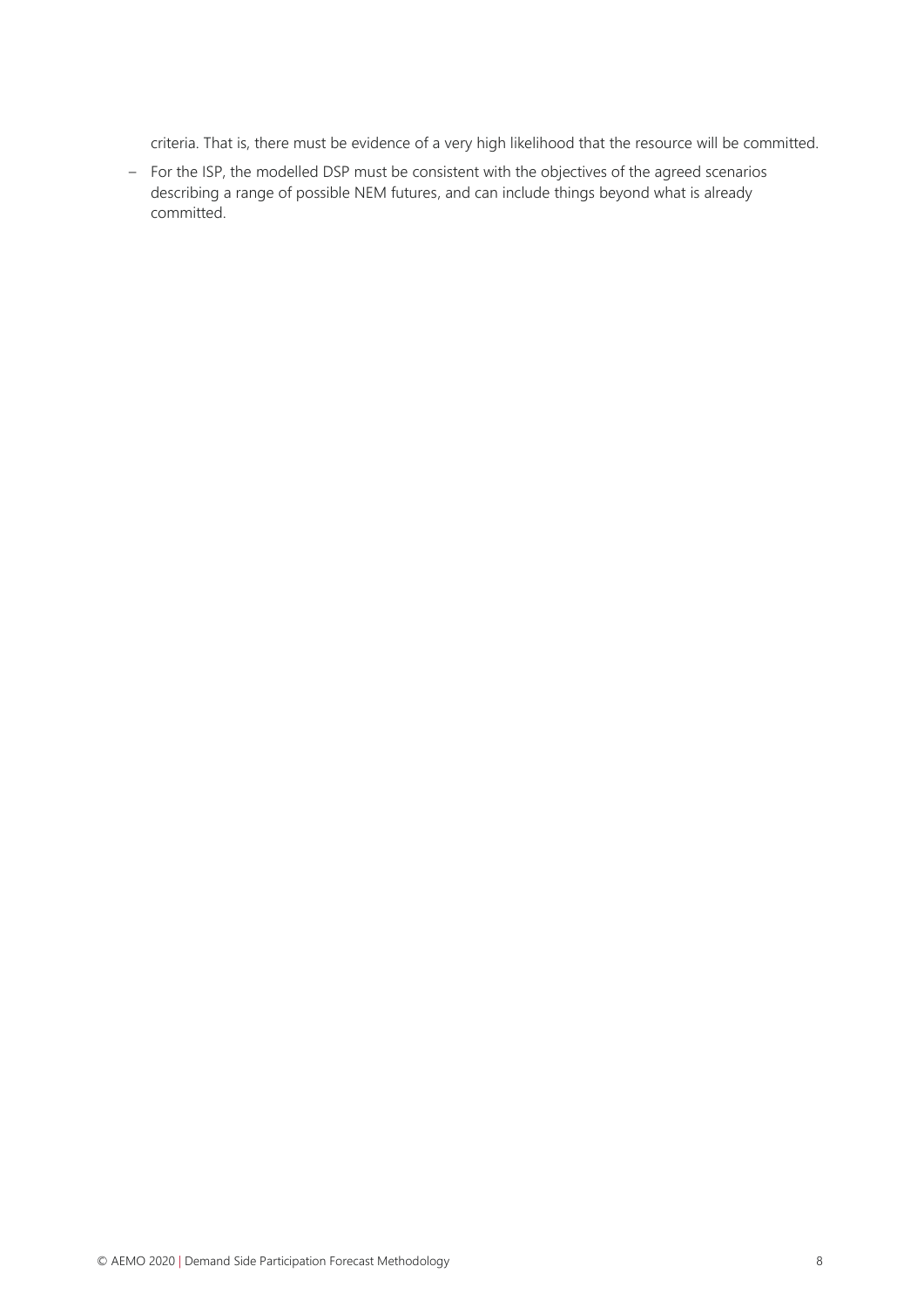# <span id="page-8-0"></span>**3. Discussion of material issues raised**

<span id="page-8-5"></span><span id="page-8-4"></span>This section discusses the material issues raised by stakeholders along with AEMO's considerations and conclusions. Appendix A1 summarises all issues raised.

The following table outlines how various forecasting timeframes are managed in developing the DSP forecast for different purposes.

<span id="page-8-2"></span>

| Table 2 | Treatment of each time horizon by DSP forecast application |  |  |  |
|---------|------------------------------------------------------------|--|--|--|
|         |                                                            |  |  |  |

|                     | <b>ESOO and MT PASA</b>                                    | <b>ISP</b>                                                                        |
|---------------------|------------------------------------------------------------|-----------------------------------------------------------------------------------|
| <b>Existing DSP</b> | Included (as per definition in Section 3.1).               | Included (as per definition in Section 3.1).                                      |
| Medium-term         | Existing plus committed DSP programs.                      | Existing plus committed plus prospective DSP<br>programs.                         |
| Longer-term         | Existing plus committed DSP programs (flat<br>projection). | Existing plus committed plus prospective DSP<br>programs plus anticipated growth. |

# <span id="page-8-1"></span>3.1 DSP categories, inclusions, and exclusions

#### <span id="page-8-3"></span>3.1.1 Definition of DSP

#### **Issue summary and submissions**

Stakeholders sought a robust and well communicated definition of which National Metering Identifiers (NMIs) are included in the DSP forecast. Enel X considered that this would "avoid double counting as well as avoid duplicated effort on behalf of participants". ERM Power recommended "the methodology set out in more detail the process by which AEMO will allocate different loads (NMIs) to different DSP sub-types".

Once it is clear which NMIs are included in DSP forecasts, the methodology should detail the level of aggregation at which the DSP response is calculated.

#### **Assessment and conclusion**

The submissions highlighted the need for clarity in detailing which types of electricity sites (NMIs) are included and excluded from DSP calculations. AEMO agrees this is beneficial and that it needs to clarify inclusions and exclusions, as well as develop an explanation that is easy to understand.

AEMO considers that the following logical structure best summarises inclusions and exclusions:

- Some factors invalidate (or exclude) a NMI from being considered for DSP forecasting purposes.
- Otherwise, a NMI is considered for DSP forecasting purposes if it has one or more of the other factors.
- For clarity, other factors that may be associated with a NMI are noted as not being relevant in determining the inclusion or exclusion of that NMI from DSP as these factors are already included in either the demand or supply forecasts.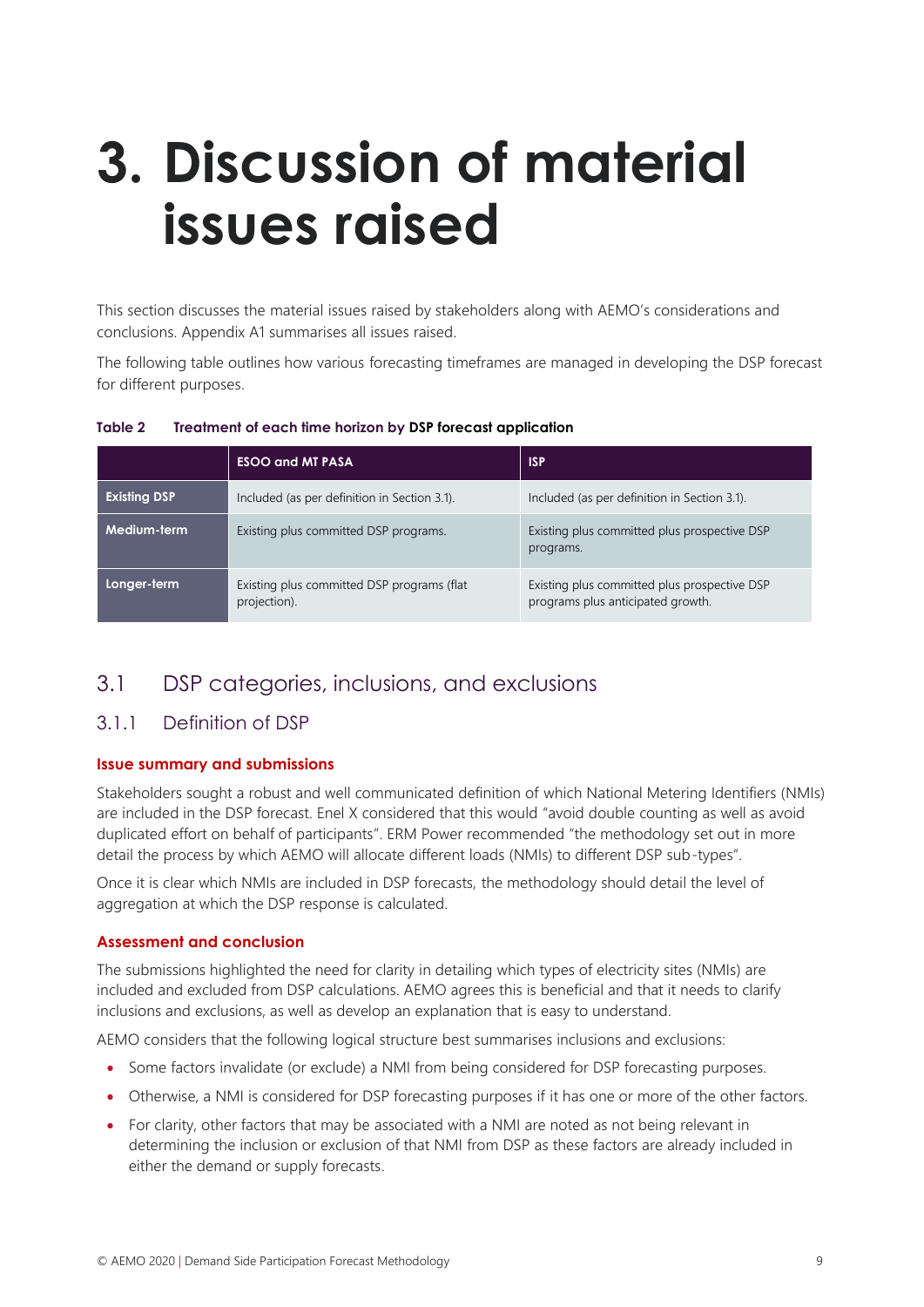The following diagram summarises inclusions and exclusions for the 2019 DSP process and the proposed changes for 2020 onwards.

#### **Figure 1 NMI inclusions and exclusions in DSP definition**



The NMI-centric structure of the above figure shows that a NMI in multiple DSP programs is only counted once. This is superior to a DSP program-centric explanation, which results in a set of NMI's for each DSP program, and thus necessitates detailed treatment of potential overlaps.

Submissions included proposals that various DSP resource types be included in DSP forecasts. The relevant principle states that the DSP definition must be consistent with the demand and supply definitions (see Section [2.3\)](#page-6-0). Thus, to include an existing DSP resource type in the DSP forecast, it would need to be removed from whichever forecast it currently belonged. To ensure consistency of forecasts, AEMO and the industry would need to re-state historical data with the definitional change. In general, it is unlikely the cost to do so would justify the benefits of the new definition.

AEMO notes that it has selected a single definition of inclusions and exclusions from DSP, and that interested parties may need to make adjustments before applying AEMO's DSP forecasts to their own diverse needs. For example, any party using DSP as input into a price forecast should be aware that the price response may be underestimated in periods when supply scarcity risk is very low because AEMO's DSP focus is for reliability purposes. Parties wishing to use alternative DSP definitions are likely to benefit from AEMO's publication of DSP statistics, as described in Section [3.5](#page-14-0)

Regarding the level of aggregation at which DSP response is calculated, AEMO estimates DSP response at the NMI level, except when :

- Network programs are too large to be processed at a NMI level. For example, in the 2020 DSP forecast, programs with over 5,000 NMIs use the estimated response from the DSP program provider. AEMO intends to increase the ability to process large network programs at a NMI level in coming years.
- Inclusion of new loads or consumption changes are likely to result in DSP response changes during reliability events. In such cases, AEMO adjusts the combined reliability response with the estimated impact. For example, where part of a site has a potential response contracted for RERT, but the remainder of the site is still able to respond, AEMO can estimate an appropriate adjustment.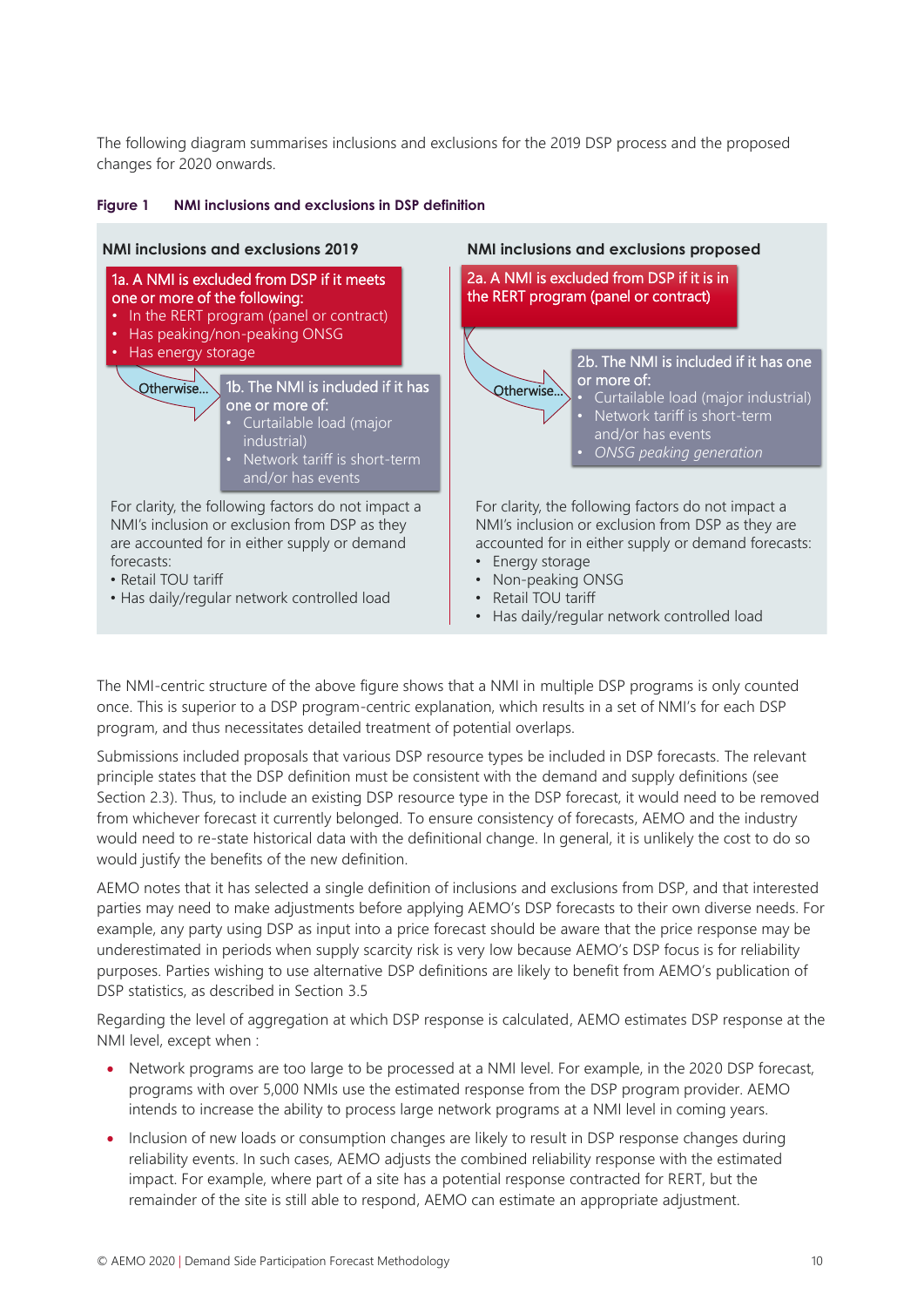### <span id="page-10-2"></span>3.1.2 Inclusion of network initiatives in the DSP

#### **Issue summary and submissions**

Enel X and Mondo suggested that network initiatives (peak shaving events and load control programs respectively) be included in DSP. They cited benefits of higher accuracy and enhanced information to networks, regulators, and AEMO itself.

#### <span id="page-10-1"></span>**Assessment and conclusion**

In general, the DSP forecast does already include network programs not already accounted for elsewhere in AEMO's forecasts.

Section [3.1.1](#page-8-3) includes in the DSP forecast those NMIs where the network tariff "is short term and/or has events". Thus:

- Daily network controlled load (such as hot water heaters) is not included in DSP, as it is accounted for in the general demand forecast.
- Specific network programs that may be only implemented for limited periods of time are included in the DSP forecast. The short-term nature of these programs means their history is not already included in other forecasts, and they are therefore suitable for inclusion in the DSP forecast. AEMO currently relies on additional voluntary information being filled out showing the temporary nature of such schemes. AEMO will consider improvements to how this information is reported when consulting on the DSPI guidelines later in 2020.
- Specific network initiatives, such as voltage reduction, although not currently collected via DSPI guidelines, could be added to the DSP forecast subject to the principles in Section [2.3.](#page-6-0) These too will be considered in the DSPI guidelines consultation and, subject to stakeholder feedback, voltage reduction programs will be included in the DSPI to support their potential inclusion in the DSP forecast.

#### <span id="page-10-0"></span>3.1.3 Inclusion of RERT in the DSP

#### **Issue summary and submissions**

ERM Power recommended AEMO only exclude contracted RERT participants, and consider the remaining RERT Panel participants as available to contribute to DSP. The rationale was that "until such time as a formal RERT contract has been signed… a RERT panel member is available to provide Market-Driven demand response".

#### **Assessment and conclusion**

AEMO notes that RERT panel members are incentivised to bid available for RERT events, and if their bid is accepted by AEMO, their capability to respond is then exclusively reserved for RERT. Consequently, for DSP forecasting purposes, AEMO considers that RERT panel members do not have capacity beyond their nomination in the RERT panel agreement. Furthermore, the DSP capacity of RERT panel members on days when RERT is not required is considered irrelevant for reliability forecasting purposes.

AEMO intends to continue considering both NMIs on the RERT panel and those that are RERT contracted as being excluded from DSP calculations. In the context of DSP forecasting, all references to RERT should be interpreted as NMIs on the RERT panel, and also those with RERT contracts.

### 3.1.4 Inclusion of Other Non-Scheduled Generation (ONSG) in DSP

In preparing the DSP consultation, AEMO noted that the existing treatment of ONSG needed attention to align with industry expectations. From the DSP forecast methodology issues paper: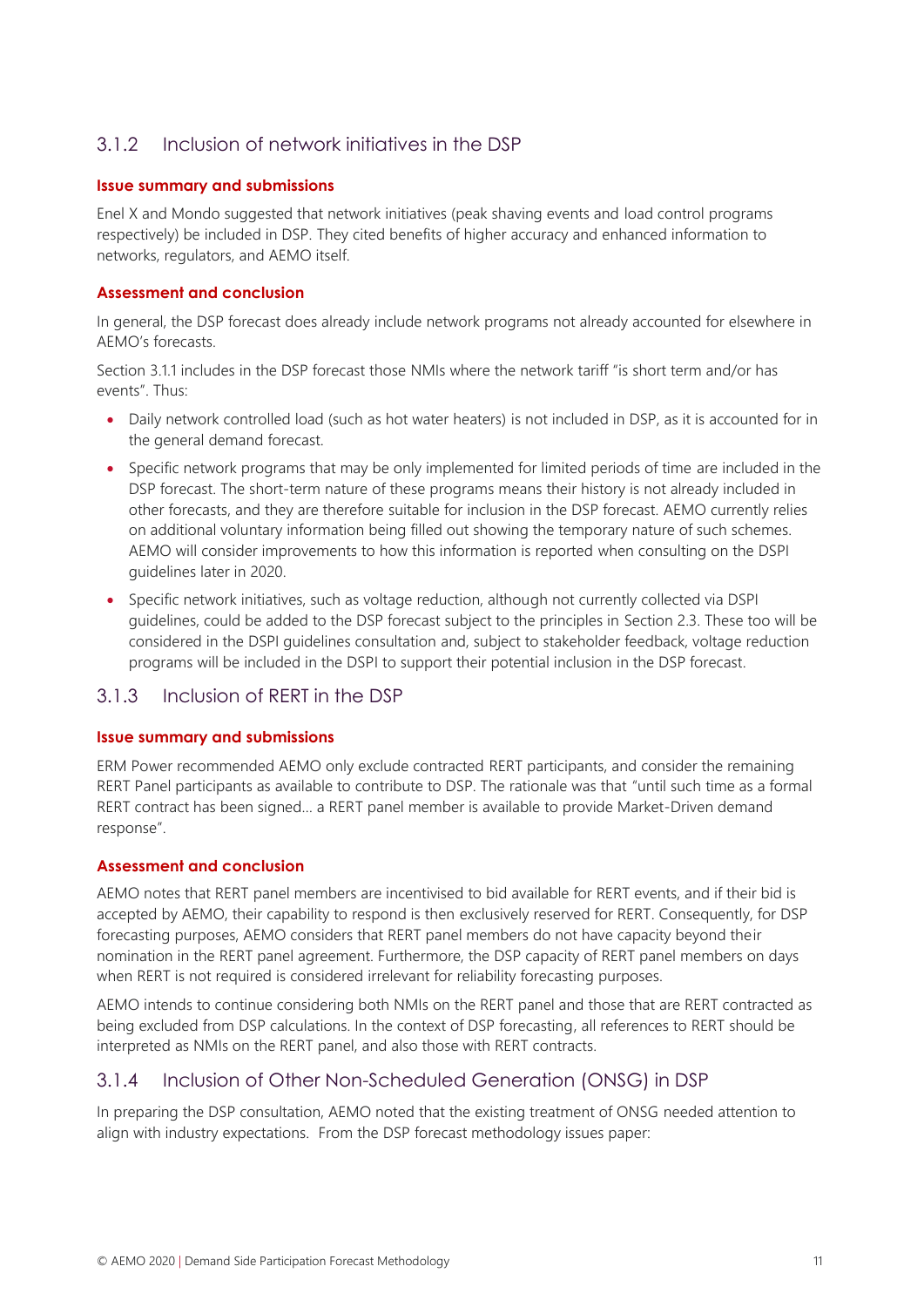*For 2020, as identified in the AEMO's forecast improvement plan published in AEMO's 2019 Forecast Accuracy Report<sup>6</sup> , AEMO plans to alter the way peaking-type<sup>7</sup> ONSG is accounted for in the DSP forecast. In 2019, any ONSG response was excluded, as it was included as an offset to the demand forecast instead. To increase the visibility of this rather significant contributor to total DSP, AEMO will include this as DSP in the 2020 forecast (and as result no longer offset the demand forecast).*

<span id="page-11-1"></span>ERM Power supported the new treatment of ONSG and stated it believed it would reduce confusion regarding the level of demand response. No submissions contained concerns regarding this new treatment.

#### **Assessment and conclusion**

The new treatment of ONSG aligns better with industry expectations, and is supported by the submission and prior feedback that helped develop the Forecasting Improvement Plan.

For clarity, with this change, AEMO's DSP forecast will, from 2020, no longer exclude peaking ONSG NMIs from DSP. This recognises that the operation times of peaking ONSG contribute to the objectives of DSP.

Non-peaking ONSG is already accounted for in the demand forecast.

### <span id="page-11-0"></span>3.2 Methodology: triggers and percentiles

<span id="page-11-2"></span>Beyond clearly defining which NMIs are included and excluded in the DSP, the remaining aspects where clarification was sought were around triggers of DSP events, and the methodology surrounding use of percentiles from the distribution of DSP responses. Both received consultation submissions.

#### 3.2.1 Triggers

#### **Issue summary and submissions**

When developing the DSP forecast, the responses need to be initiated from relevant real-world conditions. In AEMO's 2019 DSP forecasting process, the triggers included high pool price and lack-of-reserve (LOR) notices, for market-driven and reliability-driven conditions respectively. Enel X submitted that AEMO would be able to better understand DSP response by using NMI and SCADA data records of events related to high prices, zero/negative spot prices, and network events.

#### **Assessment and conclusion**

AEMO agrees with Enel X and will start considering DSP response during triggers associated with zero or negative spot prices, and this will be increasingly important in the future for helping to manage system security during minimum load conditions. AEMO already considers high price and network events.

AEMO's approach is based on NMI level meter data. AEMO considers SCADA data as problematic due to data quality issues and the challenges associated with automating SCADA data cleansing.

#### 3.2.2 Percentiles

#### **Issue summary and submissions**

DSP response varies from time to time, even for identical triggers, and thus forms a distribution of response levels. For reliability assessments, AEMO currently uses a single figure (the 50<sup>th</sup> percentile of all observed DSP responses) to approximate the distribution of response for each relevant trigger used in the DSP forecasts.

ERM Power noted that:

• While AEMO allocates the 50th percentile of price driven DSP response to its DSP forecast, the full value of observed DSP is added to AEMO's historical demand records. This adjusted historical demand is used by AEMO to train maximum demand models and create half-hour demand traces used in the reliability

<sup>6</sup> Se[e https://www.aemo.com.au/-/media/files/electricity/nem/planning\\_and\\_forecasting/accuracy-report/forecast\\_accuracy\\_report\\_2019.pdf.](https://www.aemo.com.au/-/media/files/electricity/nem/planning_and_forecasting/accuracy-report/forecast_accuracy_report_2019.pdf)

 $7$  Generating plants only operating during high price events.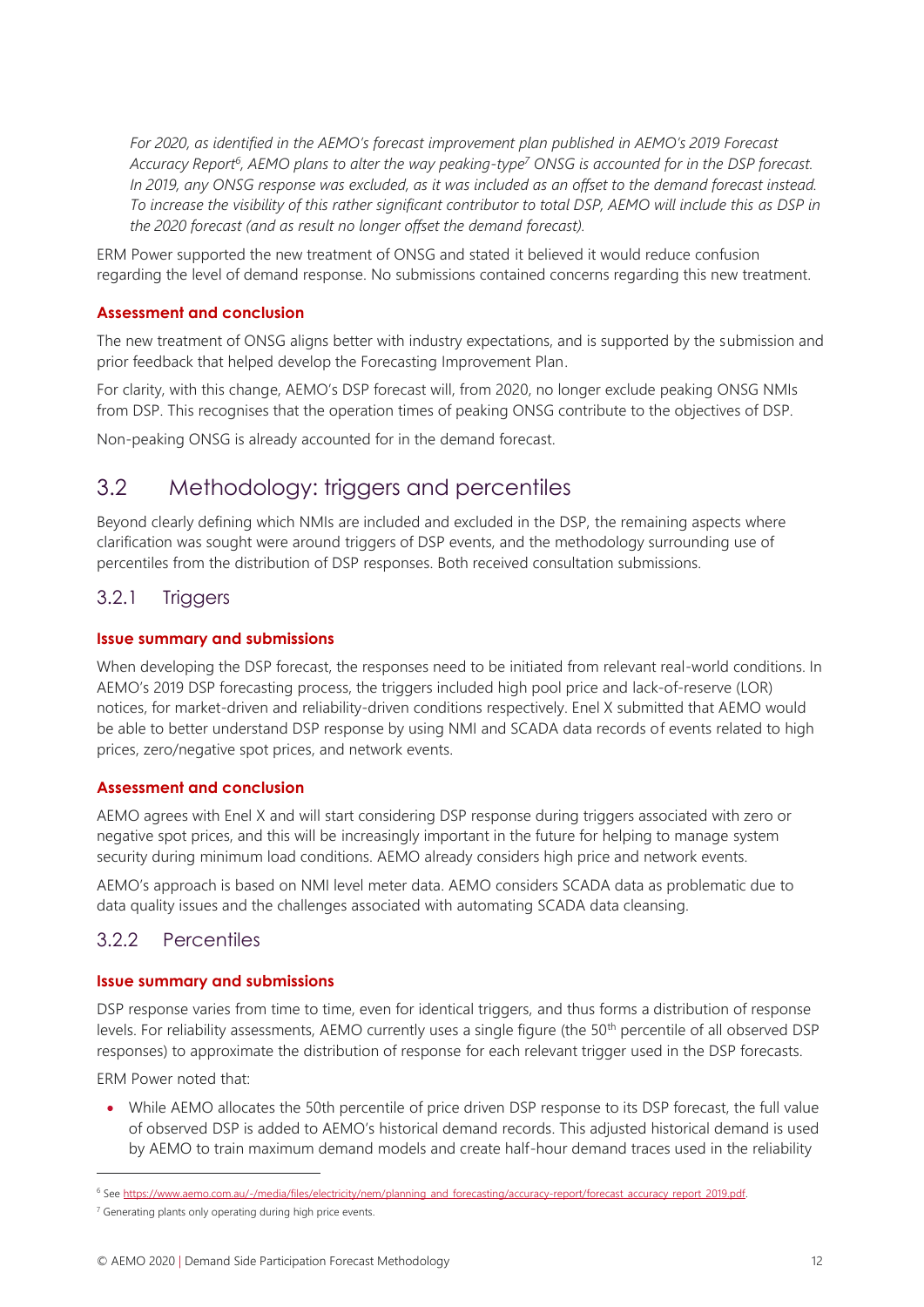assessments. In ERM Power's view, this results in unnecessarily conservative assumptions being introduced into the DSP.

- The response probability curves include negative DSP values. ERM Power proposed that AEMO remove all negative DSP values (that is, consumption increase while an event takes place) prior to calculation of the response probability curves.
- Reliability DSP response is the sum of market and network components, and, in ERM Power's opinion, this suggests that:
	- During times of network reliability events, AEMO should use the 90<sup>th</sup> percentile of observed DSP responses at the highest price trigger, otherwise
	- $-$  AEMO should maintain the 50<sup>th</sup> percentile for general price-driven response.

#### **Assessment and conclusion**

For clarity of statistical terminology, the 50<sup>th</sup> percentile is the median value of the distribution of all DSP responses, rather than half of the maximum DSP response. As such, actual DSP results are equally likely to be above and below the 50<sup>th</sup> percentile. For example, if DSP responses were evenly distributed across the range 10-20 megawatts (MW), the 50<sup>th</sup> percentile response would be 15 MW.

AEMO considers the 50<sup>th</sup> percentile to be an unbiased representation of the response distribution because all the DSP values forming the distribution occurred during extreme periods of electricity use. This matches AEMO's intended application of DSP during extreme events. Thus the 50<sup>th</sup> percentile of DSP response is a neutral rather than conservative estimate of DSP during extreme events.

<span id="page-12-1"></span>Regarding negative values of DSP, any baseline methodology is an approximation and will generally assume customers follow a particular trend, such as a similar day in the past. In reality, any load (aggregate or individual) will, through natural variations hour-by-hour, either be over or under this in the absence of any DSP response. In a perfect baseline, the split between over and under would be 50/50. Negative values in fact represent random drift in consumption during a non-response period. Thus, removing negative values creates a bias towards over-forecasting DSP unless a similar amount of upwards random drift is removed.

AEMO notes that even during reliability events, the half-hourly market price rarely exceeds \$7,500 per megawatt hour (MWh). Using the 50<sup>th</sup> percentile of responses for that price trigger is therefore not conservative. AEMO notes the 50<sup>th</sup> percentile of the entire distribution (that is, including negative values) has performed satisfactorily to date, as reported in the Forecast Accuracy Report (FAR)<sup>8</sup>. The FAR addresses accuracy during both price and reliability events. Should a different percentile be selected, adjustments may be required to remove drift to lower consumption for percentiles below the 50<sup>th</sup> percentile and remove drift towards higher consumption for percentiles above the 50<sup>th</sup> percentile. It is unlikely to alter the overall accuracy of the reliability forecast.

Subject to ongoing satisfactory performance, AEMO intends to continue using the 50<sup>th</sup> percentile of the DSP distribution (including negative values) for both reliability-driven and price-driven responses. Additionally, to support transparency and potential methodology improvements, AEMO will provide DSP distribution data in the DSP forecast report.

# <span id="page-12-0"></span>3.3 Collection of DSP information

#### 3.3.1 Use of DSPI Portal

#### **Issue summary and submissions**

DSP information was recognised as a key area in the submissions, and garnered a range of feedback:

<sup>8</sup> A[t https://www.aemo.com.au/energy-systems/electricity/national-electricity-market-nem/nem-forecasting-and-planning/forecasting-and](https://www.aemo.com.au/energy-systems/electricity/national-electricity-market-nem/nem-forecasting-and-planning/forecasting-and-reliability/forecasting-accuracy-reporting)[reliability/forecasting-accuracy-reporting.](https://www.aemo.com.au/energy-systems/electricity/national-electricity-market-nem/nem-forecasting-and-planning/forecasting-and-reliability/forecasting-accuracy-reporting)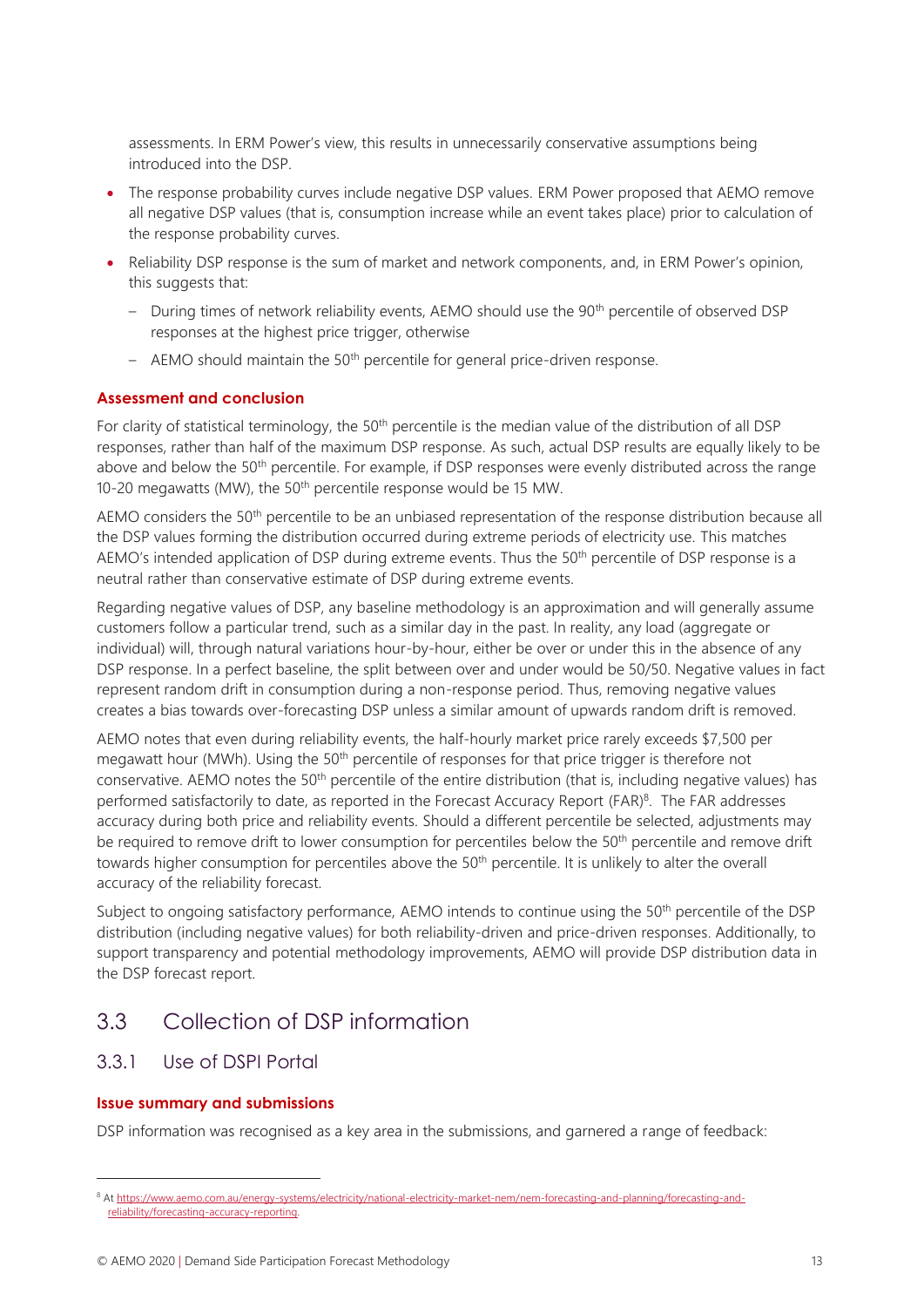- Enel X noted the importance of avoiding unnecessary duplication of participant effort in providing the same information in DSP and distributed energy resources (DER) registers. In terms of scope, Enel X advised that network service providers can have a significant DSP effect and should be included.
- Energy Queensland noted that 2019 was the first year of complete data, and suggested no additional information be requested until a better understanding of the current data set is achieved. It suggested AEMO revisit data requirements in 3-5 years.
- ERM Power suggested that the DSP portal could remain open rather than having defined information gathering periods.
- Mondo said that digital platforms which control large fleets of DER will play a larger role going forward, and AEMO should include such technology providers when seeking DER information.

#### <span id="page-13-1"></span>**Assessment and conclusion**

The rapidly growing and evolving DSP environment makes for a challenging balance between maintaining DSP forecast accuracy and managing the information provision costs faced by participants. AEMO is required to consult on the DSP Information Guidelines later in 2020. In addition to ensuring alignment with the Retailer Reliability Obligation (RRO), and Wholesale Demand Response, AEMO will use the DSPI review to:

- Minimise unnecessary participant effort in completing the DER and DSP registers.
- Consider the practicalities of leaving the DSPI portal permanently open.
- Understand the costs and benefits of information collection, and where possible reduce the rate and scale of changes to the data reporting requirements.
- Take a strategic view on DSP information requirements, with the aim of avoiding need for further DSPI consultation within the next three to four years.

AEMO currently obtains DSP data from registered participants under the NER. AEMO agrees technology providers and others may provide useful insights that help AEMO understand DSP trends and will draw on their expertise as appropriate in developing future DSP forecasts.

# <span id="page-13-0"></span>3.4 Medium-term and longer-term DSP forecasts

### 3.4.1 Considerations for inclusion of future DSP

#### **Issue summary and submissions**

As context, Table 2 of this document shows the differing treatment of each time horizon by DSP forecast application in the medium and longer term. AEMO needs to be aware of, assess, and where appropriate incorporate prospective DSP programs into DSP forecasts as outlined in Table 2, subject to the principles of Section [2.3.](#page-6-0) Submissions regarding prospective DSP included:

- Enel X proposed that AEMO include demand response that has been identified but not necessarily drawn upon, for example, unsuccessful RERT tenders.
- Mondo proposed that network tariff developments and their adoption be included in DSP.
- Mondo also noted industry trends including digitisation, the emergence of new business models (such as Virtual Power Plants [VPPs] and aggregation), and new technologies like energy storage and electric vehicles. In Mondo's view, these trends increase the need for holistic DSP modelling.

Regarding the definition of committed DSP, ERM Power suggested including a broader set of future programs than just qualifying contracts under the RRO $9$ , and intention to respond under the Australian Energy Market Commission's (AEMC's) current Wholesale Demand Response Rules change proposal<sup>10</sup>.

<sup>9</sup> Se[e https://www.energy.gov.au/government-priorities/energy-programs/retailer-reliability-obligation.](https://www.energy.gov.au/government-priorities/energy-programs/retailer-reliability-obligation)

<sup>10</sup> Se[e https://www.aemc.gov.au/rule-changes/wholesale-demand-response-mechanism.](https://www.aemc.gov.au/rule-changes/wholesale-demand-response-mechanism)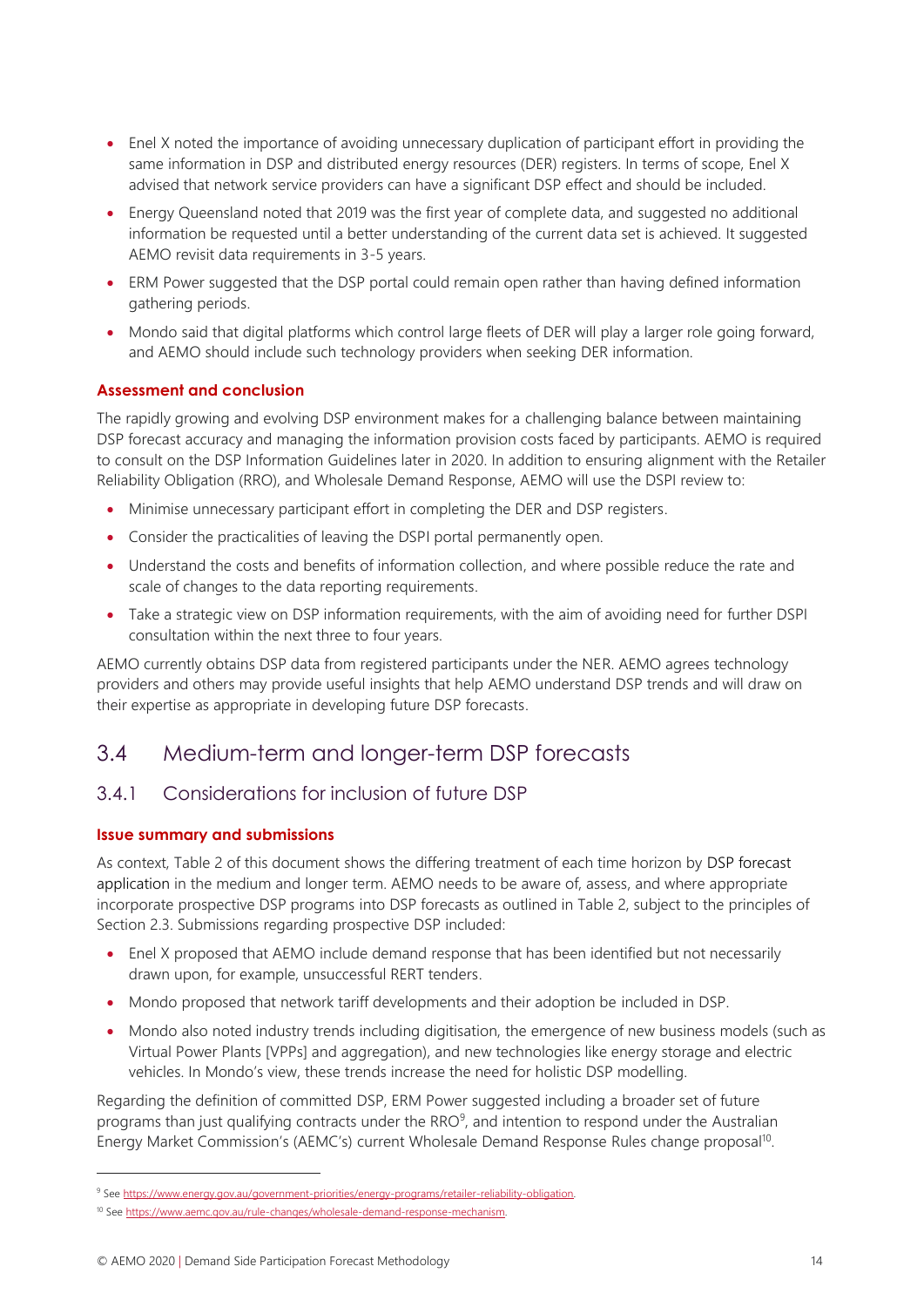In terms of a methodology for considering future DSP levels given currently available commitment information, ERM Power supported:

- Estimation of the next three years of DSP levels via the DSP information portal.
- Using the level of estimated DSP in three years' time for the remaining seven years of the ESOO.

#### **Assessment and conclusion**

AEMO agrees to consider the following as additional sources of information when formulating DSP forecast, all subject to the general principles in Section [2.3:](#page-6-0)

- To the extent that the unsuccessful RERT applicant has submitted their DSP response capability under the DSPI process, then it will be considered. Otherwise, AEMO notes that unsuccessful RERT tender responses are treated as confidential information under its current processes.
- Other types of DSP, which can be included once committed. For example, programs under the Demand Management Incentive Scheme (DMIS) and specific government targets set for peak demand reduction would be appropriate. Commitment criteria for this example could be passing of binding targets into law and approval of DMIS initiatives through the AER's revenue reset process.
- Proposed network tariffs with significant price incentives in a few select intervals (such as capacity charge and critical peak pricing). AEMO will monitor these programs and incorporate them into future DSP forecasts, and/or use them to validate estimates. In contrast, the historical behaviour of static network tariffs, such as Time of Use (TOU) and day/night tariffs, is already included in the maximum demand forecast training data, and is already implicitly reflected and must not be double-counted in the DSP.

<span id="page-14-1"></span>AEMO understands Mondo's reference to 'holistic' as a suggestion to broaden the definition of DSP. AEMO notes that many DSP resources, such as energy storage and electric vehicles, are already included in AEMO's demand or supply forecasts. A change in DSP definition would require AEMO and industry to re-baseline the historical values for DSP, demand, and/or supply, and this is unlikely to satisfy the principles in Section [2.3,](#page-6-0) which include that benefits must exceed costs.

AEMO acknowledges the importance of capturing industry trends and is committed to ongoing engagement with participants and those outside the industry (see Section [3.3\)](#page-12-0). As AEMO gains experience in understanding the take-up and performance of existing DSP, it will increasingly validate and where appropriate include announced future DSP. Accordingly, AEMO proposes to monitor trends in DSP programs and their delivered responses.

AEMO agrees with the intent of ERM Power's suggestions for using the DSPI portal's committed projects up to year 3 in the years beyond, but prefers to reference the principles in Sectio[n 2.3,](#page-6-0) which are appropriately general without nominating a particular time period.

# <span id="page-14-0"></span>3.5 Reporting of DSP information and statistics

#### 3.5.1 Format and content of DSP documents

#### **Issue summary and submissions**

ERM Power suggested splitting the previous DSP Forecast and Methodology document into separate documents. ERM Power also suggested that AEMO continue to monitor and report on observed levels of DSP compared to that indicated in the DSPI portal.

#### **Assessment and conclusion**

AEMO agrees that documenting the DSP methodology and separately reporting annual statistics eliminates the need to regularly update the methodology if no changes have been made, and supports easy publishing of annual statistics. This has been adopted with the publication of the methodology document under this consultation.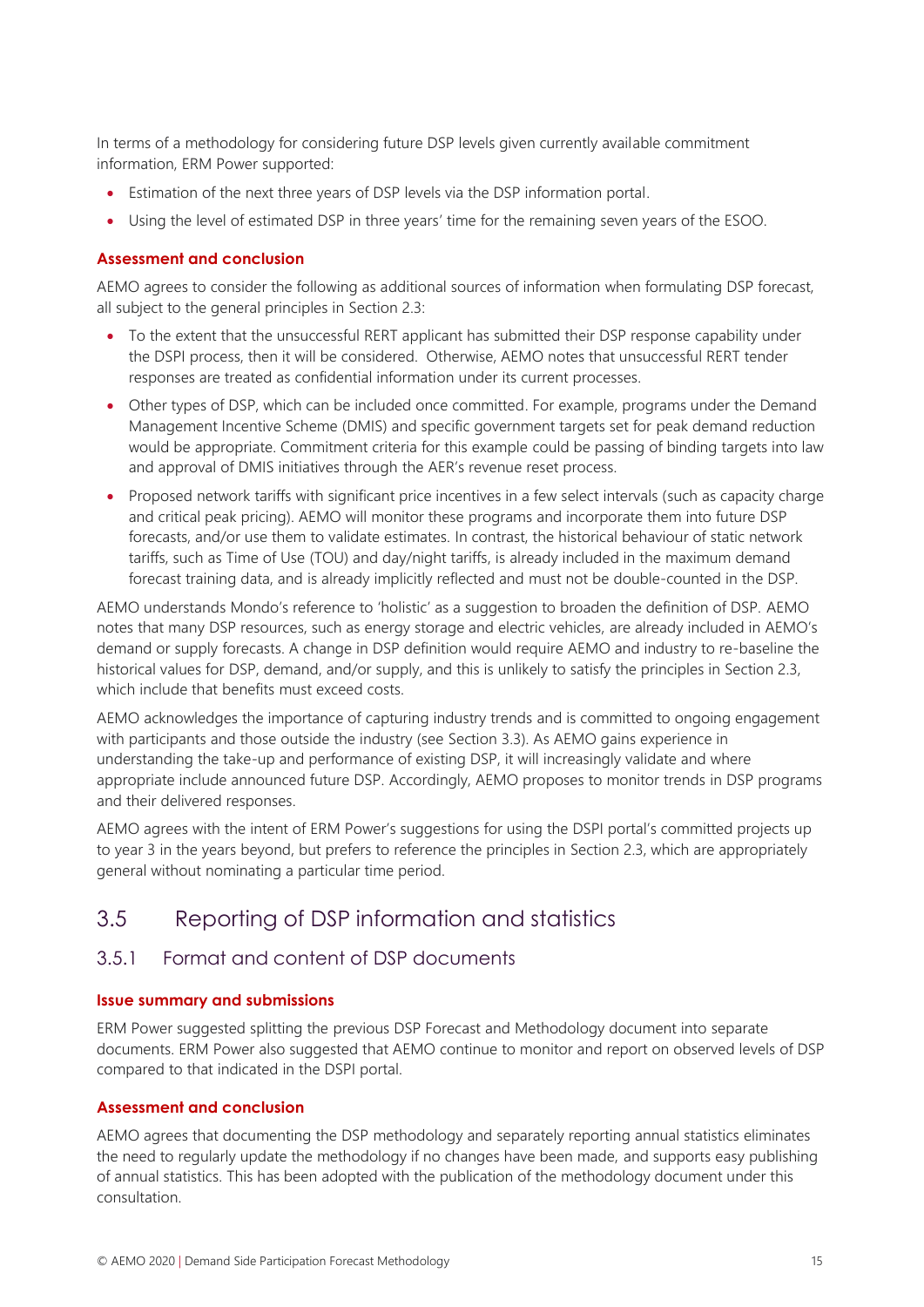<span id="page-15-1"></span>To increase transparency and build confidence in the DSP forecasts, AEMO will:

- Disaggregate DSP data by type and state, subject to cost and preserving confidentialities.
- Review the DSPI portal's responses as part of the FAR process. This is the means by which forecast accuracy is assessed and root causes are understood. To the extent DSPI portal data accuracy is material in the overall forecast, it will be addressed through that process.

# <span id="page-15-0"></span>3.6 Updating the DSP forecast

#### 3.6.1 Criteria for DSP updates

#### **Issue summary and submissions**

AEMO proposed in the issues paper that DSP changes of greater than 1% of regional maximum demand would be a trigger to reissue a DSP forecast. ERM Power's submission proposed a threshold of 0.5% be used.

#### **Assessment and conclusion**

Upon further consideration, AEMO notes that the more relevant consideration is materiality in triggering an update to the reliability forecast. A material change in DSP forecast could be one such trigger, however a single threshold is too narrow a criterion to use as the basis of committing resources to updating the reliability forecast.

AEMO intends to use the reliability forecast guidelines as the reference for factors to be considered in determining whether new information would materially change the reliability forecast, warranting an ESOO update. Essentially, if the DSP change is material in the context of the reliability forecast, it will trigger an update.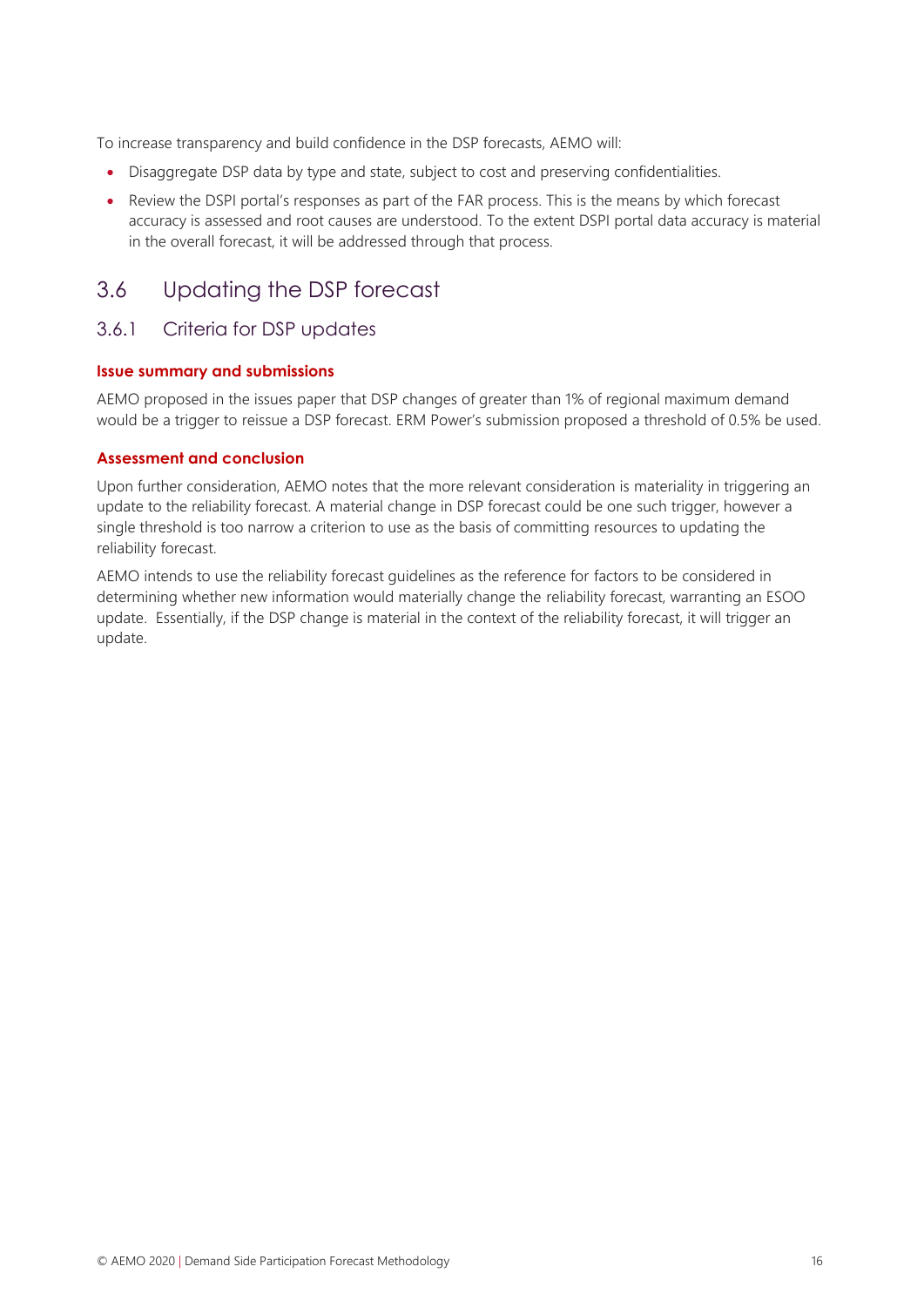# **A1. Summary of issues raised**

#### **Table 3 DSP categories, inclusions and exclusions**

<span id="page-16-1"></span><span id="page-16-0"></span>

| Organisation(s)  | <b>Comment</b>                                                                                                                                                                                                                                                                                                                                                                                                                                                                                 | <b>AEMO response</b>                                                                                                             |
|------------------|------------------------------------------------------------------------------------------------------------------------------------------------------------------------------------------------------------------------------------------------------------------------------------------------------------------------------------------------------------------------------------------------------------------------------------------------------------------------------------------------|----------------------------------------------------------------------------------------------------------------------------------|
| Enel X           | Given the development of the DER register as well as the DSPI, there is the potential for<br>double counting of resources that may be identified as DER as well as DSP.<br>It will be important for AEMO to clearly differentiate between DER sites and DSP sites to<br>avoid any double-counting, which would incorrectly inflate the DSP forecasts.                                                                                                                                          | Refer to Section 3.1 and Section 3.3                                                                                             |
| <b>ERM Power</b> | We support AEMO's decision to include Other Non-Scheduled Generation (ONSG) as a<br>transparent separate subtype under the Market-Driven response category. We believe<br>this will reduce the confusion between the level of commonly observed demand response<br>and the lower level of DSP allocated by AEMO to the reliability assessment calculation in<br>AEMO's various planning reports.                                                                                               | Refer to Section 3.1.4.                                                                                                          |
| <b>ERM Power</b> | A NMI can be involved in multiple DSP programs, AEMO must make sure that this NMI<br>response is not double counted, and that the classification should be well documented<br>and that the primary category allocation is set to Market Price driven where relevant<br>rather than to the Network Loading Control Response.<br>ERM Power recommends that the methodology set out in more detail the process by<br>which AEMO will allocate different loads (NMIs ) to different DSP sub-types. | Refer to Section 3.1.1                                                                                                           |
| <b>ERM Power</b> | ERM Power recommends that AEMO only excludes RERT participants if these are on a<br>RERT contract and leaves them in if on a RERT Panel only.                                                                                                                                                                                                                                                                                                                                                  | Refer to Section 3.1.3.                                                                                                          |
| <b>ERM Power</b> | The Methodology would be improved by the inclusion of defined criteria for exclusion of<br>loads participating in known programs where any response would already be embedded<br>in the demand forecast. This would then be followed by a list of programs for which any<br>response has been excluded.                                                                                                                                                                                        | The definition of DSP inclusions and exclusions has been refined and can be found in<br>Section 3.1 of this Draft Determination. |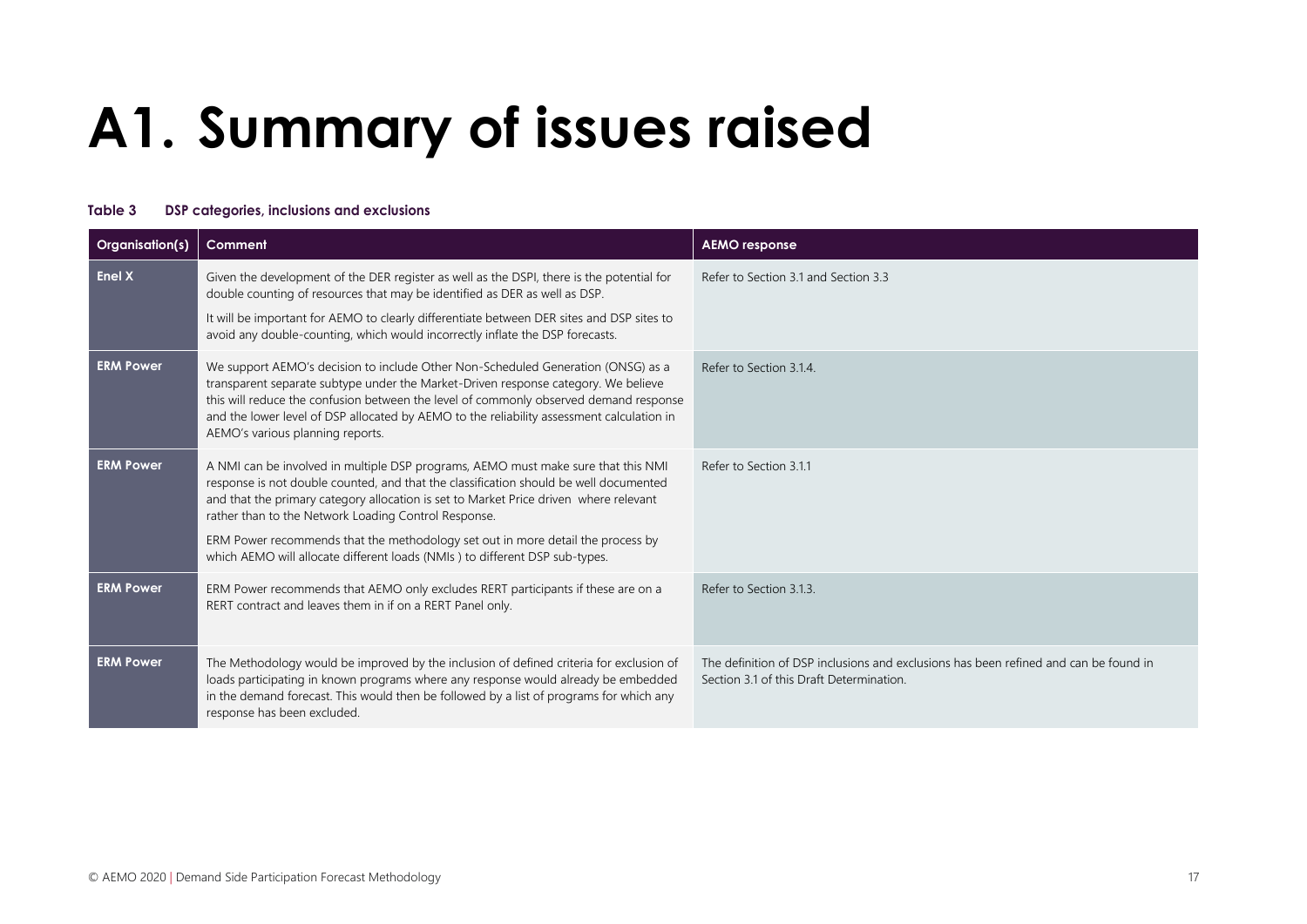#### **Table 4 Methodology: triggers and percentiles**

<span id="page-17-0"></span>

| Organisation(s)    | Comment                                                                                                                                                                                                                                                                                                                                                                                                                                                        | <b>AEMO</b> response                     |
|--------------------|----------------------------------------------------------------------------------------------------------------------------------------------------------------------------------------------------------------------------------------------------------------------------------------------------------------------------------------------------------------------------------------------------------------------------------------------------------------|------------------------------------------|
| Enel X             | AEMO has access to NMI level data and potentially SCADA data. This information can be<br>used to assess how a site behaved over the last three years (for example) to events such<br>as:                                                                                                                                                                                                                                                                       | Refer to Section 3.1.1 and Section 3.2.1 |
|                    | • High spot prices.                                                                                                                                                                                                                                                                                                                                                                                                                                            |                                          |
|                    | • Network peak shaving events (e.g. Ausnet's critical peak demand tariff).                                                                                                                                                                                                                                                                                                                                                                                     |                                          |
|                    | • If relevant, zero/negative spot prices (i.e. did they consume more or generate less in<br>response to these low/negative prices).                                                                                                                                                                                                                                                                                                                            |                                          |
|                    | This will provide AEMO with more relevant information for real-time events, including a<br>greater understanding of how DSP responds.                                                                                                                                                                                                                                                                                                                          |                                          |
| <b>ERM Power</b>   | While the 50th percentile value is allocated to the DSP response, the full value of any<br>observed load response is added to the historical demand outcomes for use in the<br>forecasts of future maximum demand outcomes and half-hour demand traces used in the<br>reliability assessment modelling. This results in unnecessary conservative assumption<br>being introduced for the DSP.                                                                   | Refer to Section 3.2.2                   |
| <b>ERM Power</b>   | Value used in the reliability assessment should be set at the 90th percentile whilst<br>maintaining the price based response at the 50th percentile, with the belief that this<br>would be more accurate, as would reflect the level of DSP expected to be available and<br>respond at times of an actual reliability event                                                                                                                                    | Refer to Section 3.2.2.                  |
| <b>ERM Power</b>   | ERM Power recommends that all negative DSP values (i.e. DSP increase while an event<br>takes place) should be removed prior to calculation of the response probability curves.                                                                                                                                                                                                                                                                                 | Refer to Section 3.2.2.                  |
| <b>Mondo Power</b> | Mondo Power would like to see some "program groups" based on network load control<br>programs within the main DSP model, although this add to the complexity, [it would] not<br>only be more accurate but the model would be able to incorporate the interaction<br>between market and network based incentives. This would therefore be of value to<br>networks and regulators, in the designing of network-based incentives and demand<br>response programs. | Refer to Section 3.1.1.                  |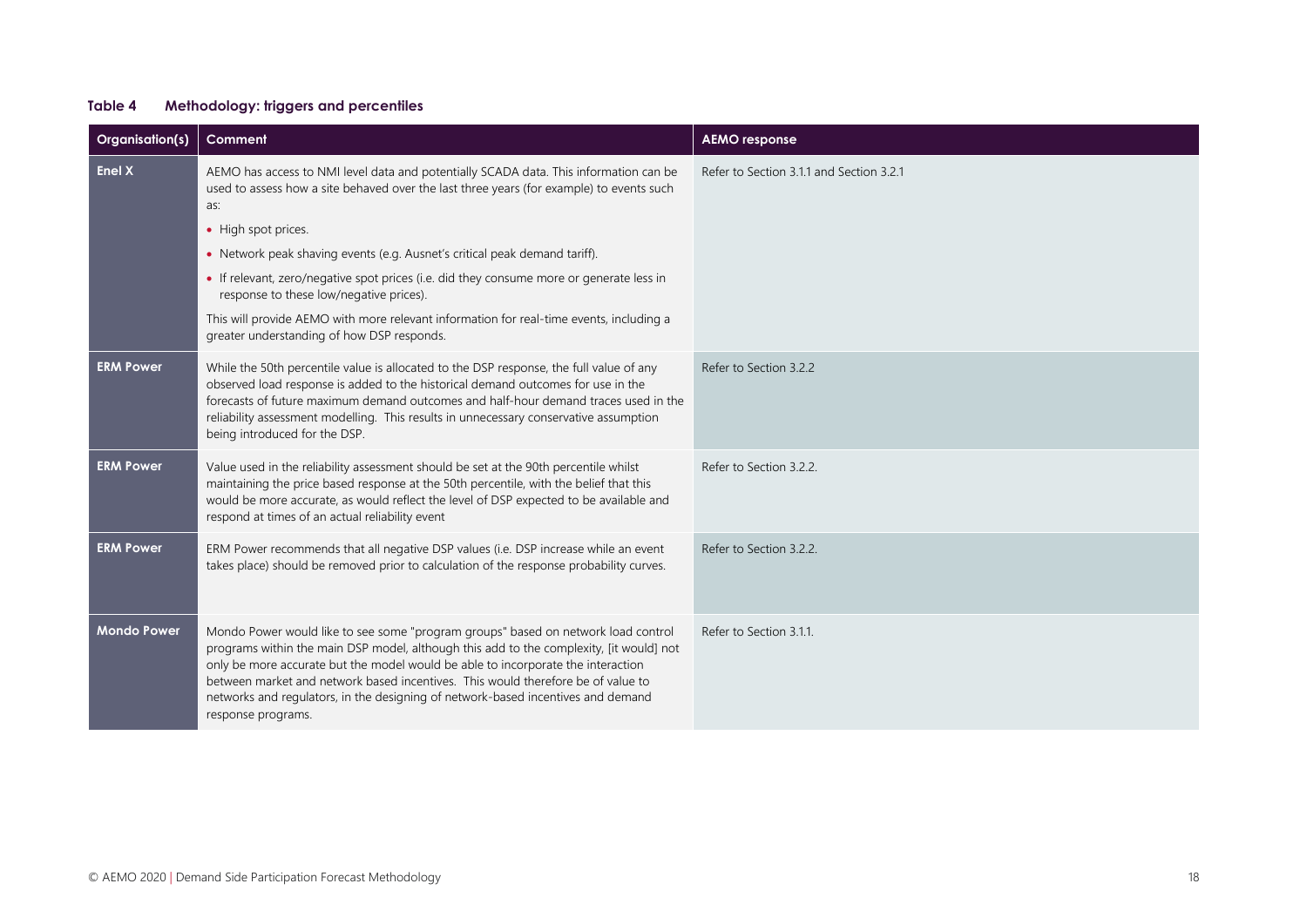#### **Table 5 Collection of DSP information**

<span id="page-18-0"></span>

| Organisation(s)      | Comment                                                                                                                                                                                                                                                                                                                       | <b>AEMO</b> response                                                                                                                                                                                                                                                                                          |
|----------------------|-------------------------------------------------------------------------------------------------------------------------------------------------------------------------------------------------------------------------------------------------------------------------------------------------------------------------------|---------------------------------------------------------------------------------------------------------------------------------------------------------------------------------------------------------------------------------------------------------------------------------------------------------------|
| Enel X               | It is important to avoid unnecessary duplication of effort on behalf of participants in<br>providing the same information via two different processes (DSP and DER)                                                                                                                                                           | AEMO has recognised the importance of avoiding unnecessary duplication of effort by<br>inclusion of a principle in Section 2.3 stating that benefits must outweigh costs borne by<br>AEMO and participants.                                                                                                   |
|                      |                                                                                                                                                                                                                                                                                                                               | A review of the DSPI Guidelines is due later in 2020. One of the goals of the review is to<br>remove unnecessary duplication with the DER register. Refer to Section 3.3.1.                                                                                                                                   |
| <b>Enel X</b>        | It is important to include network service provider programs as these can have a<br>significant effect in reducing demand, particularly on peak demand days. For example,<br>this could include either:                                                                                                                       | Refer to Section 3.1 and Section 3.1.2.                                                                                                                                                                                                                                                                       |
|                      | • loads that are directly controlled by a DNSP;                                                                                                                                                                                                                                                                               |                                                                                                                                                                                                                                                                                                               |
|                      | • a DNSP reducing voltage across its network, which would also provide a demand<br>response; or                                                                                                                                                                                                                               |                                                                                                                                                                                                                                                                                                               |
|                      | • specific programs that are implemented for limited periods of time (e.g. 1 to 5 years)<br>that are intended to address a specific network constraint.                                                                                                                                                                       |                                                                                                                                                                                                                                                                                                               |
| Energy<br>Queensland | As 2019 was the first year of complete data, we suggest that no additional information is<br>requested until such time as there is a better understanding of the current data set.                                                                                                                                            | Refer to Section 3.3.                                                                                                                                                                                                                                                                                         |
|                      | Accordingly, we suggest AEMO revisit the requirement for additional reporting statistics<br>after 3 -5 years of reliable data collection.                                                                                                                                                                                     |                                                                                                                                                                                                                                                                                                               |
| <b>ERM Power</b>     | ERM Power considers that the DSPIP should remain open for more regular updating by<br>participants on an "as required" basis.                                                                                                                                                                                                 | AEMO will consider the practicalities of this suggestion. The current process is resource<br>intensive, but if a cost-effective solution to collect and process the inputs can be found, it<br>would help ensure AEMO has access to up-to-date DSP information at any point in time.<br>Refer to Section 3.3. |
| Mondo                | As DER aggregation and optimisation evolves, digital platforms which control large fleets<br>of DER will begin to play a larger role in DSP. We believe that adding relevant digital<br>platform and technology providers to the list of market participants engaged by AEMO to<br>develop DSP forecasts would be beneficial. | Refer to Section 3.3.                                                                                                                                                                                                                                                                                         |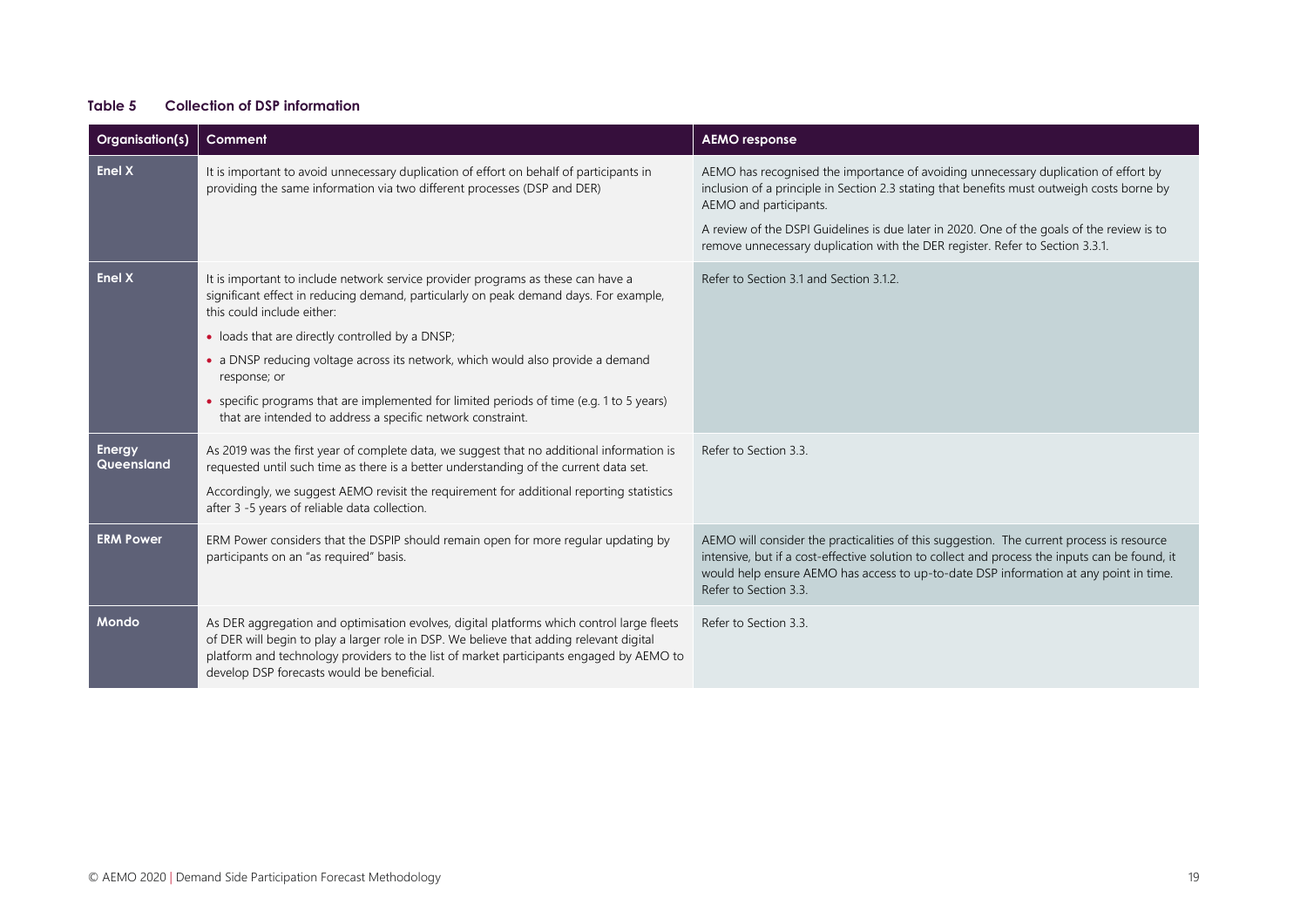#### **Table 6 Forecasting future DSP**

<span id="page-19-0"></span>

| Organisation(s)  | <b>Comment</b>                                                                                                                                                                                                                                                                                                                                                                                                           | <b>AEMO</b> response    |
|------------------|--------------------------------------------------------------------------------------------------------------------------------------------------------------------------------------------------------------------------------------------------------------------------------------------------------------------------------------------------------------------------------------------------------------------------|-------------------------|
| Enel X           | AEMO could consider demand response that has previously been identified but not<br>necessarily drawn upon. This could include, for example, unsuccessful RERT tenders.                                                                                                                                                                                                                                                   | Refer to Section 3.4.1. |
| <b>ERM Power</b> | ERM Power would be supportive of AEMO requesting estimated future levels of DSP<br>covering the next three years via the DSPIP.<br>ERM Power notes that AEMO has indicated that future estimates could be based on;<br>• A qualifying contract under the RRO, or<br>• Intended to respond as wholesale demand response according to the Australian<br>Energy Market Commission's (AEMC's) current Rules change proposal. | Refer to Section 3.4.1. |
|                  | Whilst supportive of these two criteria, we would not support that an estimate of future<br>DSP be limited to these two criteria only and recommend that the criteria be expanded to<br>include "Other demand response".                                                                                                                                                                                                 |                         |
| <b>ERM Power</b> | ERM Power would support the level of estimated DSP indicated in year 3 being used for<br>the remaining seven years of the ESOO.                                                                                                                                                                                                                                                                                          | Refer to Section 3.4.1. |
| Mondo            | Several industry trends will tend to increase the need for more holistic DSP modelling<br>which is able to consistently incorporate a variety of demand response incentives. Those<br>industry trends include:<br>• The ongoing evolution of technology (digitisation) enabling economic DSP at an ever<br>smaller scale                                                                                                 | Refer to Section 3.4.1. |
|                  | • The emergence of VPPs and various Aggregation based business models                                                                                                                                                                                                                                                                                                                                                    |                         |
|                  | • The emergence of new controllable and energy intensive technologies, such as energy<br>storage systems and electric vehicles                                                                                                                                                                                                                                                                                           |                         |
|                  | • Amendments to the Demand Management Incentive Scheme (DMIS) which provide<br>new financial incentives for networks to contract demand management rather than<br>invest in capital assets.                                                                                                                                                                                                                              |                         |
| Mondo            | Mondo proposes that forward looking DSP forecasts consider proposed network tariff<br>developments and their adoption by customers. A consideration of Tariff Structure<br>Statements (TSS) would be instructive in this regard.                                                                                                                                                                                         | Refer to Section 3.4.1. |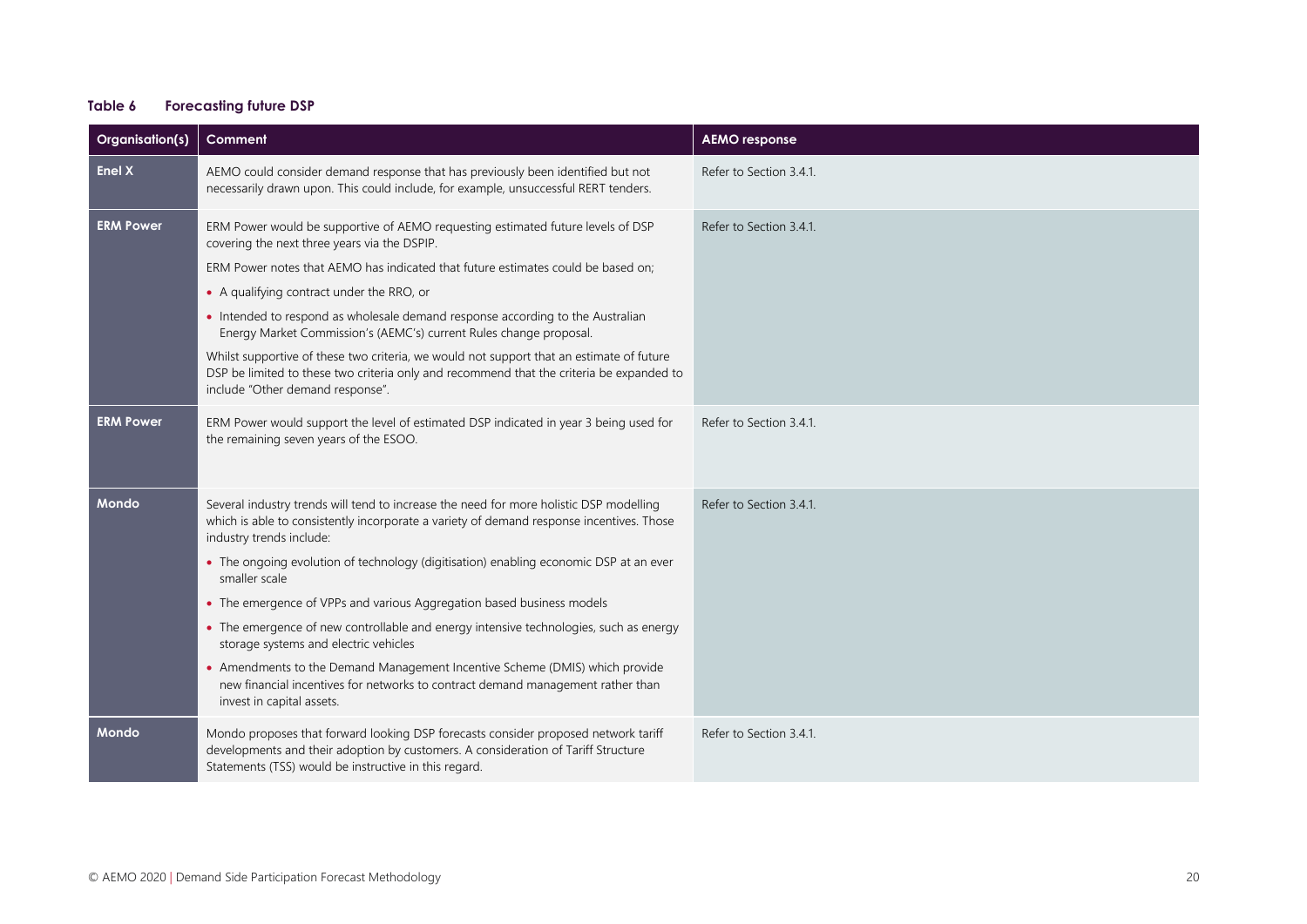#### **Table 7 Reporting of DSP information and statistics**

| Organisation(s)  | Comment                                                                                                                                                                                                                                                                                                                                                                                                                                                                                            | <b>AEMO</b> response                                                                                                                                                                                                                                                                                                                                                                                                                                                                                                                                                                     |
|------------------|----------------------------------------------------------------------------------------------------------------------------------------------------------------------------------------------------------------------------------------------------------------------------------------------------------------------------------------------------------------------------------------------------------------------------------------------------------------------------------------------------|------------------------------------------------------------------------------------------------------------------------------------------------------------------------------------------------------------------------------------------------------------------------------------------------------------------------------------------------------------------------------------------------------------------------------------------------------------------------------------------------------------------------------------------------------------------------------------------|
| <b>ERM Power</b> | To improve clarity, we recommend that AEMO consider separating out the Network<br>Service Provider's network loading control demand response from the Reliability Events<br>responses into a separate category of Network Loading Control response leaving the<br>centrally dispatched Reliability and Emergency Reserve Trader (RERT) response as its own<br>category renaming the Reliability Events response category to RERT response.                                                         | Adding a third category (market driven, network reliability, RERT) is possible, but the RERT<br>value would be for information only. AEMO does not intend to use the combined value for<br>the three for any modelling, including the ISP because RERT is excluded from the DSP<br>forecast for reasons described in Section 3.1. As the RERT information is already available on<br>AEMO's website, the value to stakeholders will be limited and introduce a risk of<br>misunderstanding of what is used in AEMO's modelling. AEMO will therefore not add this to<br>its DSP forecast. |
| <b>ERM Power</b> | The DSP regional values for AEMO's planning documents reliability assessment process<br>and for use in the Integrated System Plan as well as aggregate NEM statistics of DSP<br>participation in demand response programs are embedded in the 2019 Interim DSP<br>Forecast and methodology document. ERM Power recommends that these values be<br>removed from the methodology document and published on a least an annual basis as<br>the Demand Side Participation Values and Statistics Report. | Refer to Section 3.5.1.                                                                                                                                                                                                                                                                                                                                                                                                                                                                                                                                                                  |
| <b>ERM Power</b> | In the annual reporting of statistics, ERM Power consider that there would be value in<br>disaggregating the statistics to regional values.                                                                                                                                                                                                                                                                                                                                                        | AEMO is supportive, but notes that currently some programs submitted to AEMO span<br>multiple regions. AEMO will investigate if there are alternatives to requiring the DSPI<br>submissions to be split by region. If splitting the DSPI submissions is the only option, this<br>will be consulted on in the DSPI Guidelines consultation.                                                                                                                                                                                                                                               |
| <b>ERM Power</b> | ERM Power recommends that AEMO continue to monitor and report on the observed<br>level of DSP compared with that indicated in AEMO's Demand Side Participation<br>Information Portal (DSPIP), in particular, following implementation of the proposed<br>wholesale demand response mechanism.                                                                                                                                                                                                      | AEMO notes the ongoing review of DSP forecast accuracy as part of the Forecast Accuracy<br>Reporting methodology consultation. This covers the means by which forecast accuracy is<br>assessed and problematic root causes are understood. To the extent DSPI portal data<br>accuracy is material in the overall forecast, it will be addressed through that process.                                                                                                                                                                                                                    |
| <b>GHD</b>       | Are estimated load reductions from DSP included in the adjustments for Maximum<br>demand, and if so can these estimates be made available?                                                                                                                                                                                                                                                                                                                                                         | AEMO does adjust its historical demand series on extreme demand event days for<br>variations caused by DSP, load shedding and use of RERT to convert observed demand to<br>adjusted demand, which reflects what demand would have been in the absence of these<br>variations.<br>In 2019 AEMO published the adjustments made in its Summer Forecasting Accuracy<br>Update <sup>11</sup> and will continue to do so in future Forecasting Accuracy Reports. Publishing<br>adjustments for DSP for a wider number of days is currently not planned.                                        |
| Mondo            | Any contextual information which clarifies the relationships between different types of<br>price responsive capacity, model inclusions, model exclusions and areas for future<br>development is always appreciated.                                                                                                                                                                                                                                                                                | AEMO has intended to clarify the requested information in this draft determination and<br>welcomes feedback in the second round of this consultation.                                                                                                                                                                                                                                                                                                                                                                                                                                    |

<span id="page-20-0"></span><sup>&</sup>lt;sup>11</sup> See Appendix A1 i[n https://www.aemo.com.au/-/media/files/electricity/nem/planning\\_and\\_forecasting/accuracy-report/2019-summer-forecast-accuracy-update.pdf.](https://www.aemo.com.au/-/media/files/electricity/nem/planning_and_forecasting/accuracy-report/2019-summer-forecast-accuracy-update.pdf)